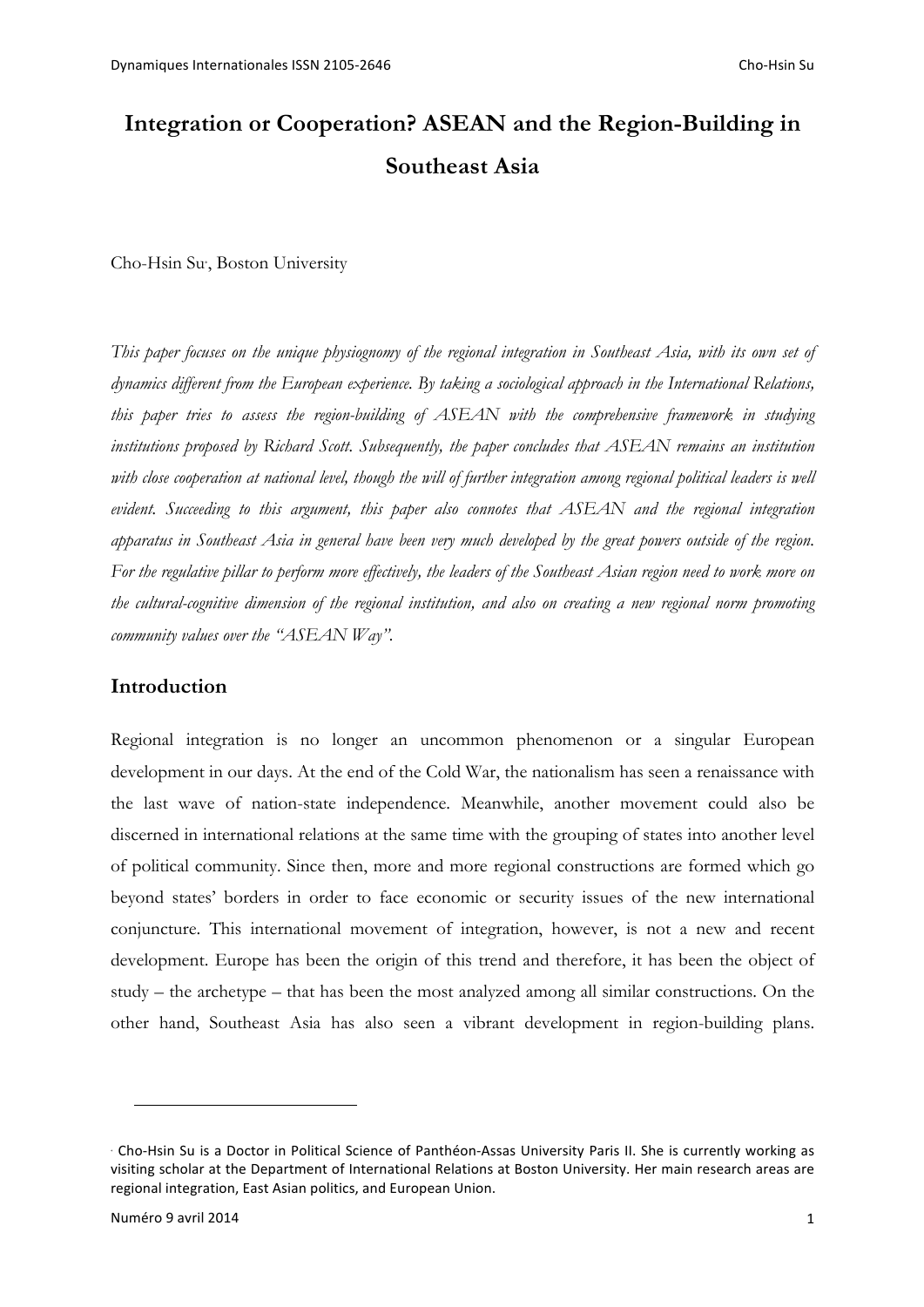During the ASEAN and APEC meetings in 2009, various versions of the Asian community were proposed by assorted countries. Although none of the proposition was able to form a consensus among the actors in the region, a strong will of regional integration was well presented in Southeast Asia.

And yet, this regionalist fever has encountered probably the most serious hit, also in 2009, with the outbreak of the sovereign debt crisis in Greece. Since then, this singular economic malfunction has spread over to the entire euro zone and the ongoing euro zone crisis has been making a momentous demonstration of doubt on the course of European integration (Pisani-Ferry, 2011). At this time, we can finally see the first sign of good news reported from the analytical agencies<sup>1</sup>, and Mario Draghi, the President of the ECB, also stated that a "positive contagion" is sweeping through Europe. All these developments lead us to an extensive work on regional integration and also, bring us to a new reflection on the International Relations (IR) studies. On one hand, the classical theories had faced a serious challenge at the time of the end of Cold War since they failed to foresee and struggled to explain the fall of the Soviet Union. On the other hand, the multiplication of actors other than the nation-states on the world stage forms another reason for the researchers of the discipline to resort to a new thought that sees outside of the nation-state framework. This era of neo-realism and neo-liberalism debate has decidedly been outstripped with the crossing over of the states' frontiers in the real world. The conventional notions need to be adjusted to correspond to the present conjuncture, such as the notion of the sovereignty. Thereby, Jean Monnet, one of the founding fathers of the European Union, esteemed that "we need to show that the sovereignty languishes when we congeal it in the past forms. In order to make it live, it is necessary to transfer it in a greater space where it merges with other called in the same evolution. Nothing would be lost in this transfer, on the contrary, all would find itself more strengthened" (Sabourin, 1994).

Here is the starting point of this study. The traverse of the scheme of nation-states opens the door for other possible political constructions in the international relations. The post-Westpalian thinking has indeed arrived in the field. Methodologically, we then bring a sociological approach into the IR studies as now the rule of game is changing with new dynamics other than the pursuit of power or the calculation of interests coming into scene. Following this track, we should understand the regional integration as a dynamic process of identity formation. Taking Frank Petiteville's definition, regional integration should be conceived as "a grouping of several States, more or less formalized in institutional term, belonging to a geographical area, for the purpose of

Numéro 9 avril 2014 **2014** 

<sup>&</sup>lt;sup>1</sup> "The euro-zone crisis: Time to celebrate ?", *The Economist*, 19/01/2013.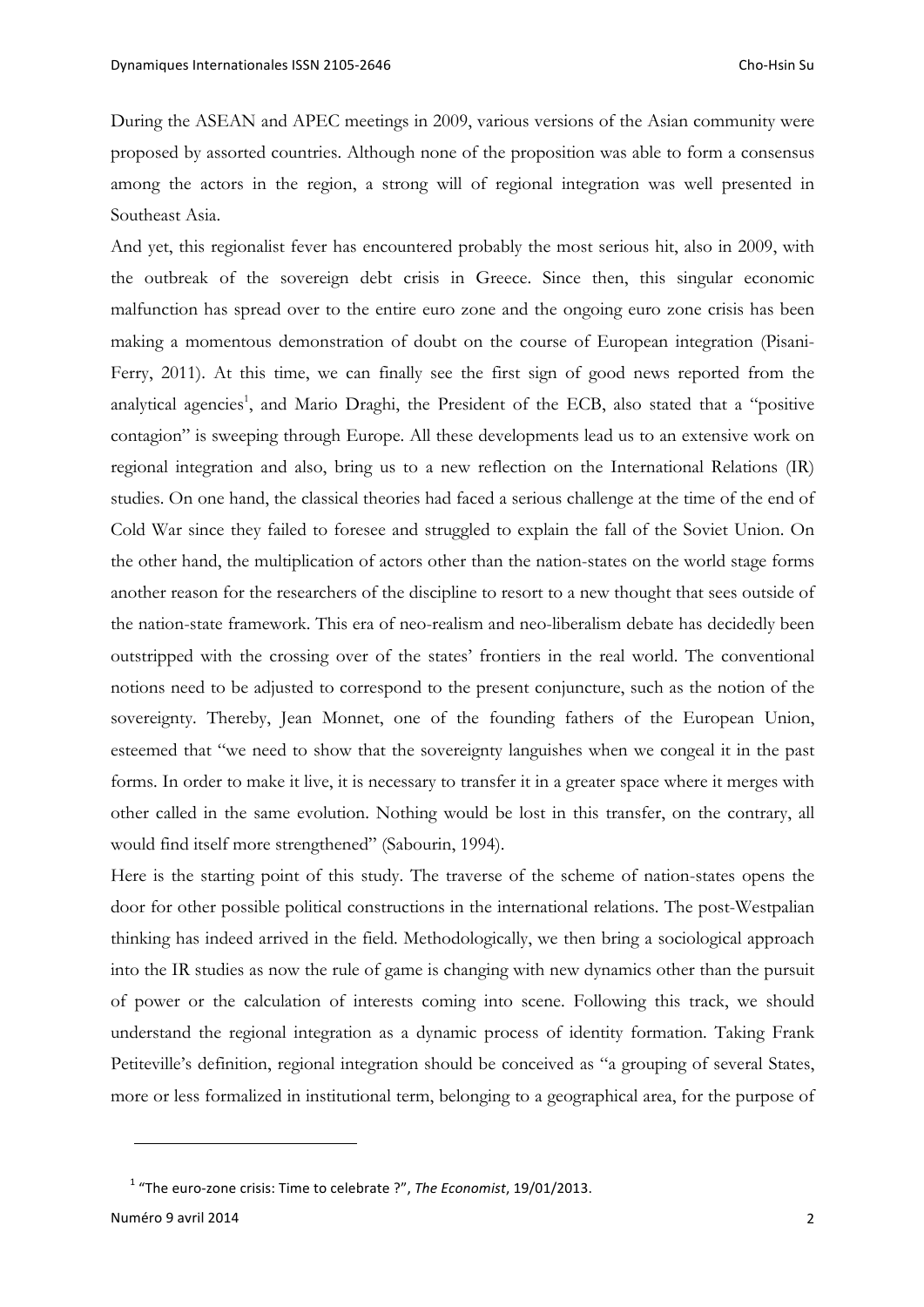economic and/or political cooperation in the long run" (Petiteville, 1997. The region, therefore, is neither a nascent state nor a simple international regime. It implies little by little a special regional dynamic, characterized by principles, objectives and generally accepted practices (Ponjaert, 2008). More precisely, a regional integration should also require something more than a mere institutional construction. As described by Walter Mattli, the signing of an integration treaty does not establish integration. The real integration is attained through the execution of this promise, which comprises a long process of setting rules, regulations and politics, either based on the disposition of the treaty or derived from the general principles and objectives of the treaty over the time being that transform the aspiration for regional prosperity into reality (Mattli, 2005).

However, the region-building in Southeast Asia shows a more complex physiognomy. The flaming development of economic integration in Southeast Asia for more than a decade is exhibited more by the proliferation of the bilateral free-trade agreements (FTA) signed between the Southeast Asian economies. The integration projects at the regional level, on one hand, show the specific dynamics of the region that are distinct from others, and on the other hand, reveal the wavering political stand in Southeast Asia. In this article we will thus tackle the regionbuilding in Southeast Asia with a more critical regard. First of all, we are going to assess ASEAN, the first and most advanced regional institution in the zone, with the comprehensive framework in studying institutions proposed by Richard Scott. Scott assorts three elements of institutions – regulative, normative, and cultural-cognitive – and claims that together they constitute the institution and provide stability and meaning to life. By examining closely the constituent parts of the institution, we reverse the premise of the regional integration development of ASEAN and claim that the association still remains an institution of cooperation between nation-state. The political integration on a regional level has not yet been seen.

### **Institutional theory of Richard Scott and ASEAN**

In order to tackle this characteristic regional bloc, we call upon the sociological approach in the IR studies. This relatively new dimension in IR theories places the role of actors in center, consequently, swifts the research angle from a positivist perspective to a postpositivist in social science. Rejecting a radical materialist view that espouses that the only reality is a physical one and also the idealist view that the only reality exists in the human mind, a postpositivist perspective views science as operating along a continuum stretching from the empirical environment to the metaphysical environment (Scott, 2008: 63-64). It was not until late twentieth century that the sociological approach began to apply to the IR studies and to a variety of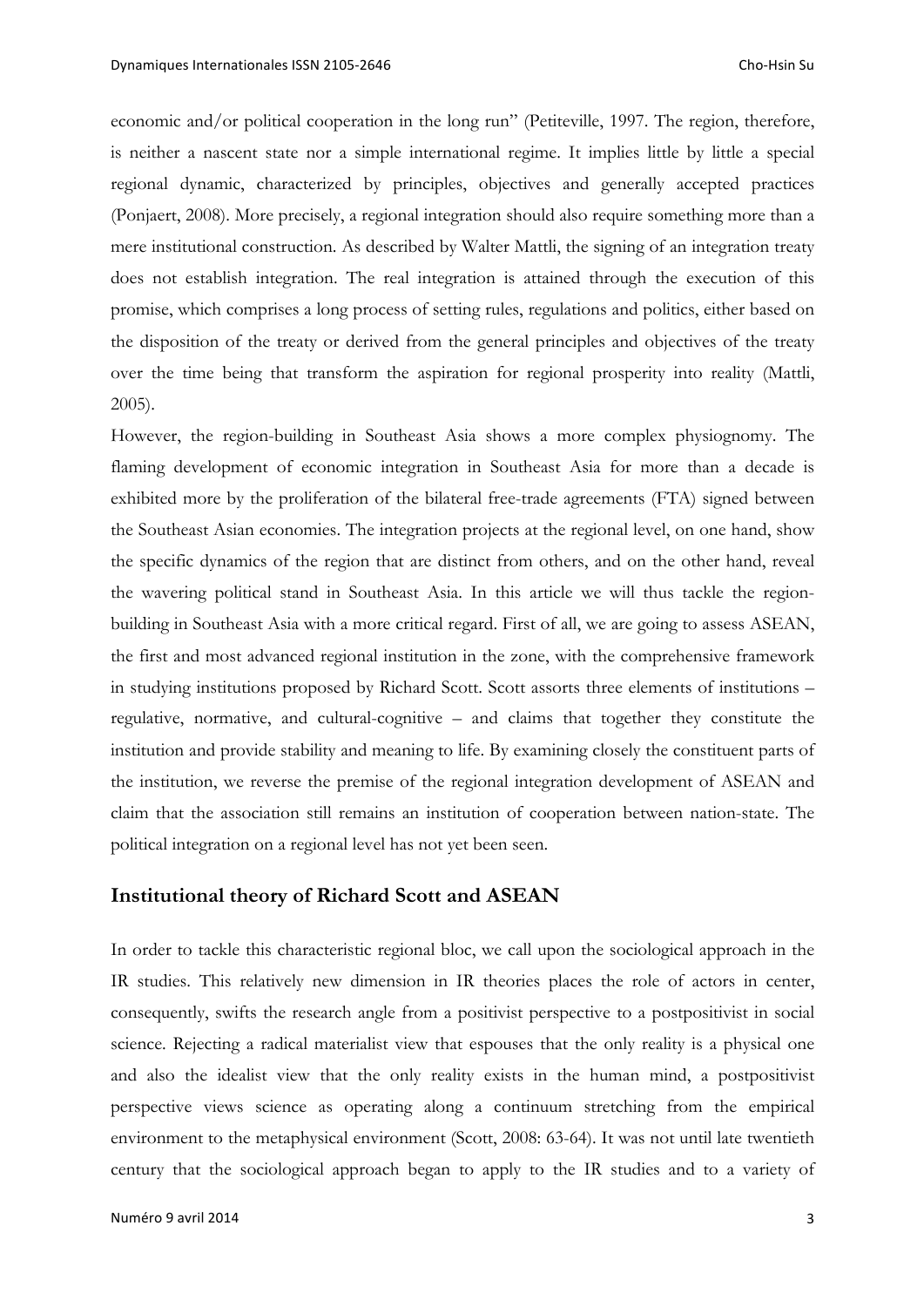political systems, including international organizations or other monetary and trade agreements. The scholars of this approach argue that a sociological perspective could provide a framing for IR that is more general and integrative than narrower theories derived from economic or political science (Buzan and Albert, 2010: 315).

In the study of regional integration, the social constructivism that came on stage of the IR theoretical debates at the end of the 1980s has given a powerful discourse on the identity formation of the collective community. Many rigorous studies on the Southeast Asian regional integration have also been made by the constructivists (Acharya, 2012; Rüland, 2011; Hemmer and Katzenstein, 2002), but in this article, we take the institutional theory of Richard Scott as the analytical approach to examine the ASEAN in order to challenge the conventional analytical framework of fixed identity, and to welcome the studies of all sorts of collective identity formations. Assorting three composing elements of the institution, Scott claims that institutions could be identified by three pillars: rules, norms, and cultural-cognitive beliefs. Using the phrasing of the author himself, the omnibus concept of institutions could be summarized as followed: "Institutions are comprised of regulative, normative and cultural-cognitive elements that, together with associated activities and resources, provide stability and meaning to social life" (Scott, 2008: 48).

Scott has then elaborated more in detail the three pillars with the motivation for compliance, enforcement mechanisms, logic, types of indicators, affect, and bases of legitimacy and social order. To summarize, the regulative pillar refers to what we recognize most commonly as the function of institutions, that is to say, the rule-setting, monitoring, and sanctioning activities. For the regulatory process to work, theorists associated with this pillar, mostly rational choice political scientists and economists such as Douglass North (1990), call forth coercion as the primary mechanism of control. Therefore, force, sanctions, and expedience responses are viewed as central ingredients of creating social order.

The second pillar points to the normative systems which include some basic elements, such as values, norms, and roles. In a general way, values constitute the conception of the preferred and the desirable in a collectivity, norms specify how things should be done and define legitimate means to pursue valued ends, and roles designate the conceptions of appropriate goals and activities for particular individual or specified social positions. In this way, the normative systems succeed in imposing constraints on people's social behavior without deploying coercive enforcements.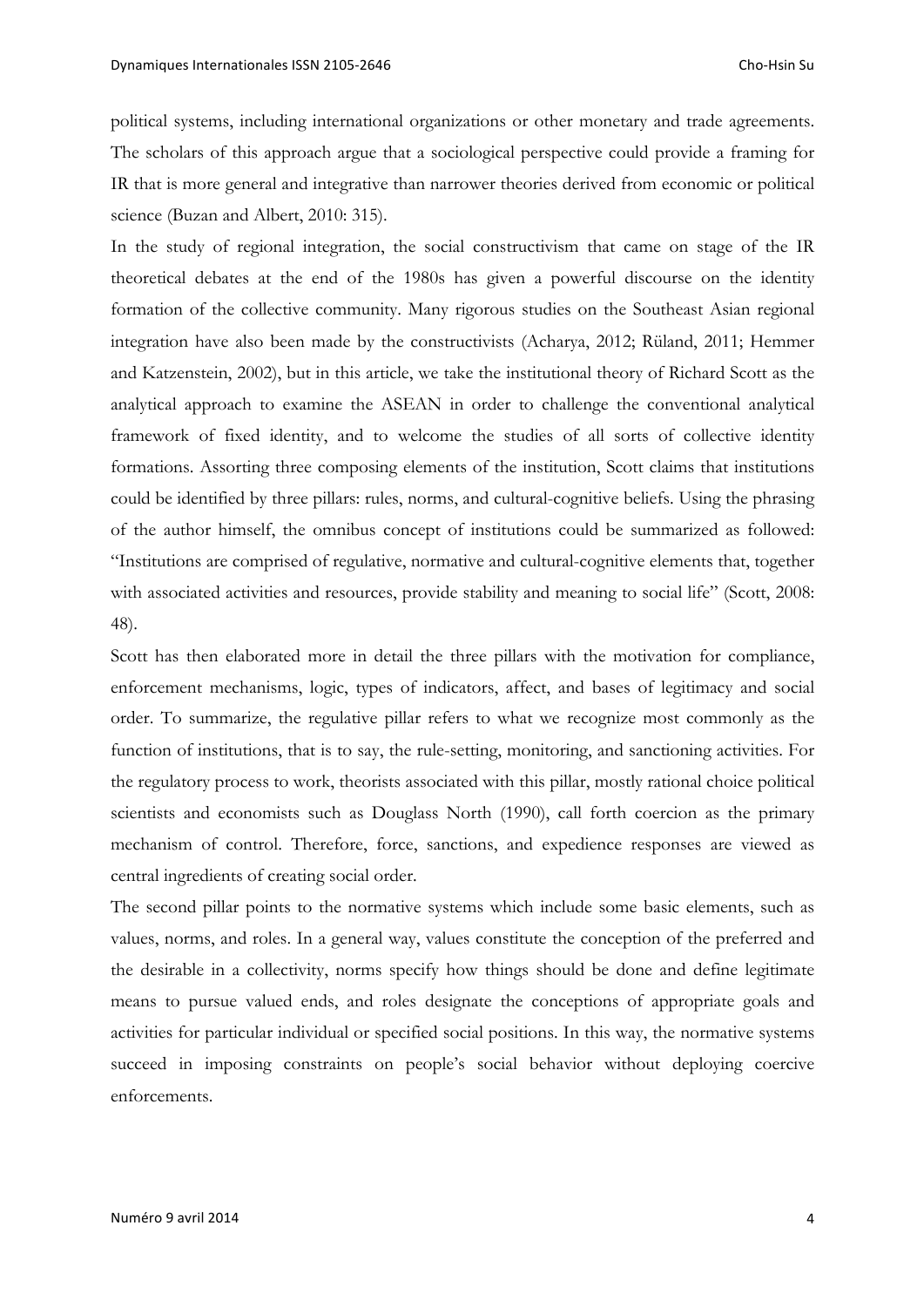This normative conception of institutions was thus mostly advocated by sociologists and political scientists on organizations such as James March and Johan Olsen (1989). They emphasize the stabilizing influence of social beliefs and norms that are both internalized and imposed by others. As the third set of institutionalists, the cultural-cognitive pillar focuses on the shared conceptions that constitute the nature of social reality and the frames through which meaning is made (Scott, 2008: 57). Supported mostly by anthropologists, sociologists, and organizational scholars, they believe that people's internal interpretive processes are shaped by external cultural frameworks. The theorists of this branch are numerous, namely Clifford Geertz (1973), John Meyer and Richard Scott (1994), Paul DiMaggio and Walter Powell (1991). They emphasize the importance of symbols and meanings, the semiotic facets of culture, and they turn to the power of templates for particular types of actors and scripts for action when it comes to institutions. On a more global level, they see culture exist in the form of collective symbols like flags, anthems, prevailing ideologies…

Thus, the three pillars represent three different tracks of approaching the studies of institutions, each with its own system of understanding and determination. The three also elicit three distinct bases of legitimacy for institutions, which is one important feature of any given institution for it to survive and thrive in its social environment. While the regulative pillar concerns about whether the institution is legally established, the normative view stresses on normative standards that go beyond mere rule-based requirements, and the cultural-cognitive branch ascertains the culturally constituted mode of organization as the base of legitimacy. The three tracks actually project distinct sets of assumptions of social reality and of the ways in which actors make choices in social situations, while Scott tries to contain the three into one comprehensive analytical framework. He points out that in most empirically observed institutional forms, it is not one singular pillar at work but the varying combinations of the three. He also states that when the three pillars are aligned, formidable forces could be created; on the other hand, if they are misaligned, it may create confusion and conflict that result in social instability and accordingly, institutional change. Strang and Sine also point out in their studies of enterprises that "where cognitive, normative, and regulative supports are not well aligned, they provide resources that different actors can employ for different ends" (Strang and Sine, 2002:49). After presenting the lucid analysis of Scott on institutions, we are now going to examine the ASEAN with each of the three pillars and its combinations. Established in 1967, ASEAN is the first temptation of regional organization, with founding members of Thailand, Malaysia, Indonesia, Singapore, and Philippines. Forming at the peak of the Cold War and during the American military invention in Indochina, the non-communist countries of Southeast Asia have gathered to keep the north of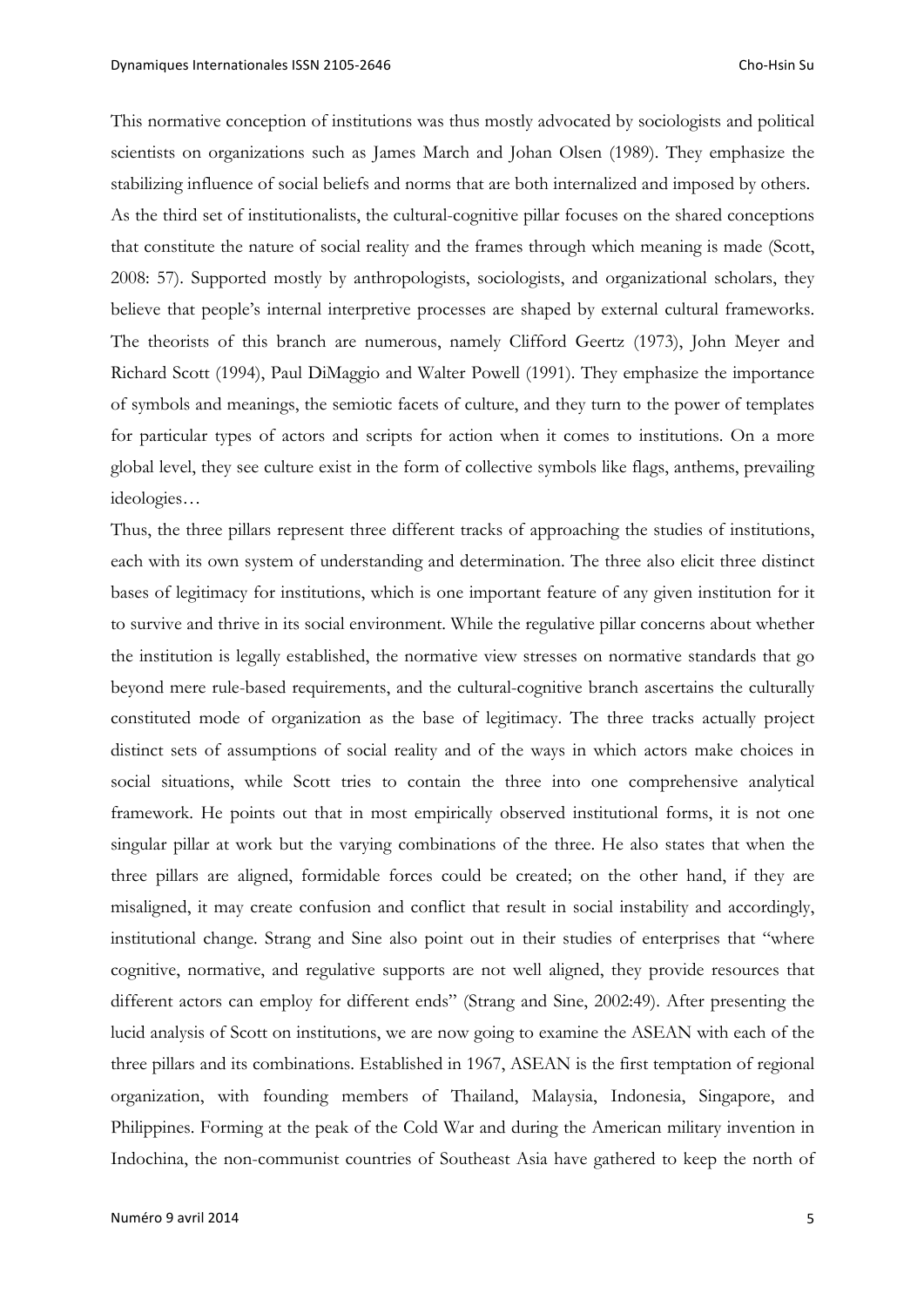Vietnam, China, and the Soviet Union at the bay, and to maintain the security links between the United States and the British alliances (Thailand, Malaysia, Singapore, and Philippines). At the infra-regional level, after the fall from power of Sukarno in 1966, the founding fathers of the ASEAN have seen the opportunity to integrate the Indonesia in a bigger political enterprise of the Southeast Asia that could engage the Indonesia in pacific relations with its neighbors (Simon, 2008). Brunei has joined the Association in 1984, while the Vietnam joined in 1995, Laos and Myanmar in 1997, and Cambodia in 1999.

The most significant development of the ASEAN has arrived in 2007 with the composition of the ASEAN Charter, the first institutional text of the Association designated for the construction of the three communities – political-security community, economic community, and sociocultural community. The Charter engages for the first time its signatories to the norms of democracy, good governance, and human rights. Looking closely to the Charter, we can perceive a strong will to construct a community of destiny in the Southeast Asian region, rather than a mere international organization. However, the spirit of pragmatism is also present in the Charter. The character of intergovenmentalism has been underlined during the process of consultation for the writing. When we examine the plan for the dispute settlement mechanisms, we can still mark the lack of trust among members States in supra-national institutions.

#### **The regulative instruments of ASEAN**

ASEAN is distinctive in the regional building in Asia for its global nature. It is the only institution in the region that addresses the transnational questions raised in the domains of politics, security, environment, and social issues that need collaborative solutions (Nesadurai, 2005). In their article on the typology of regional process, Figuière and Guilhot therefore call ASEAN the "institutional cradle of East Asia" (Figuière and Guilhot, 2007). And yet, this comprehensive nature of the institution does not necessarily imply effective regulative instruments. As a matter of fact, the Association is often accused of its inefficiency and its inactive role in the inter-state conflict resolution in the region (McDougall, 2008). If rules are to be effective, they must be backed with sanctioning power. However, when we look into the ASEAN Charter, the most concrete exhibition that makes ASEAN a ruled-base legal body, we can perceive that the Charter is still very much characterized by political utterance which is based on the principle of consultation and consensus, without much statement on the implementation. In other words, the Charter still leaves large space for member states to participate flexibly in the regional affairs and the coercive power of the institution is weak if not completely nonentity. Most evidently with the dispute settlement mechanism, the Association is obviously not yet ready for a formal regional Court for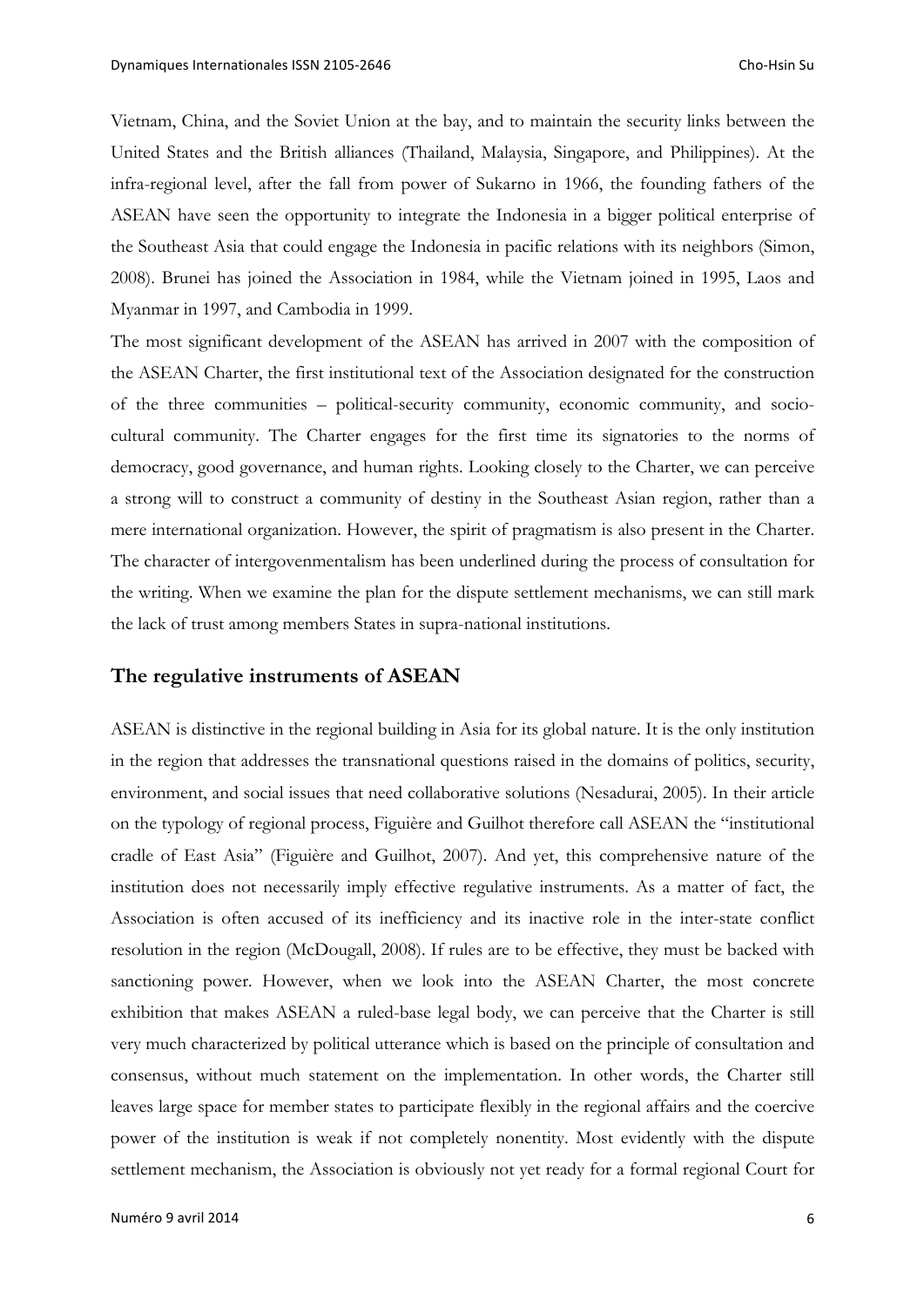arbitration. In Chapter III of the Charter, it has indicated that in case of conflict, the affair should be resolved peacefully in accordance to the Treaty of Amity and Cooperation in Southeast Asia, or, in the case of disputes with economic agreements, to the ASEAN Protocol on Enhanced Dispute Settlement Mechanism. And in the former treaty ASEAN has launched the idea of creating a "High Council", designated to be a higher organ than the state level and to "take cognizance of the existence of disputes or situations likely to disturb regional peace and harmony"<sup>2</sup>. However, not only does the procedure remain undetermined, this regulative instrument has never been appealed to since its establishment.

Other political instruments, such as the ASEAN Regional Forum (ARF), have also little regulative power. Created in 1994, the ARF is above all an organization for security issues, with the objective to "foster constructive dialogue and consultation on political and security issues of common interest and concern, and to make significant contributions to efforts towards confidence-building and preventive diplomacy in the Asia-Pacific region"<sup>3</sup>. Besides the ten member States of the ASEAN, the ARF comprises also the countries of South Asia (Bangladesh, India, Pakistan, Sri Lanka), of Northeast Asia (China, Japan, Mongolia, North Korea, South Korea), of Asia-Pacific (Australia, New Zealand, Papua New Guinea, East Timor), and also Canada, Russia, EU, and the United States. The analysts agree that the ARF is not supposed to be a collective security agreement. It is not conceived either to resolve specific regional disputes, such as the Spratly Islands conflicts. It is more designated to bring peace in the region in the long term by fostering a sense of mutual trust. And thus, neither arbitrary mechanism on the regional level nor coercing tools has been perceived within the framework.

Taking a more concrete example, Ralf Emmers has showed in his studies on ASEAN and the securitization of transnational crime in Southeast Asia that despite the constant rhetorical claims of its anti-crime position, ASEAN has failed to produce effective regional policy outcome on the matter (Emmers, 2003). With the ASEAN declarations and communiqués, we can see that the heads of states and governments of the region have well labeled transnational crime as an existential threat to security. As the ASEAN leaders have adopted the notion of "comprehensive security" since the 1970s, they take a multi-sectoral approach in perceiving security, making reference to the dangers of transnational crime to the welfare of regional populations, to the social and moral fabrics of societies and to economic prosperity. Therefore, the consciousness to deal with the dangers of transnational crime has emerged at an early stage of ASEAN's institutional evolution, although the focus was limited only to the abuse and illegal trafficking of

 $2$  The article 14 of the Treaty of Amity and Cooperation in Southeast Asia.

<sup>&</sup>lt;sup>3</sup> See the official website of ASEAN, retrieved from http://aseanregionalforum.asean.org/about.html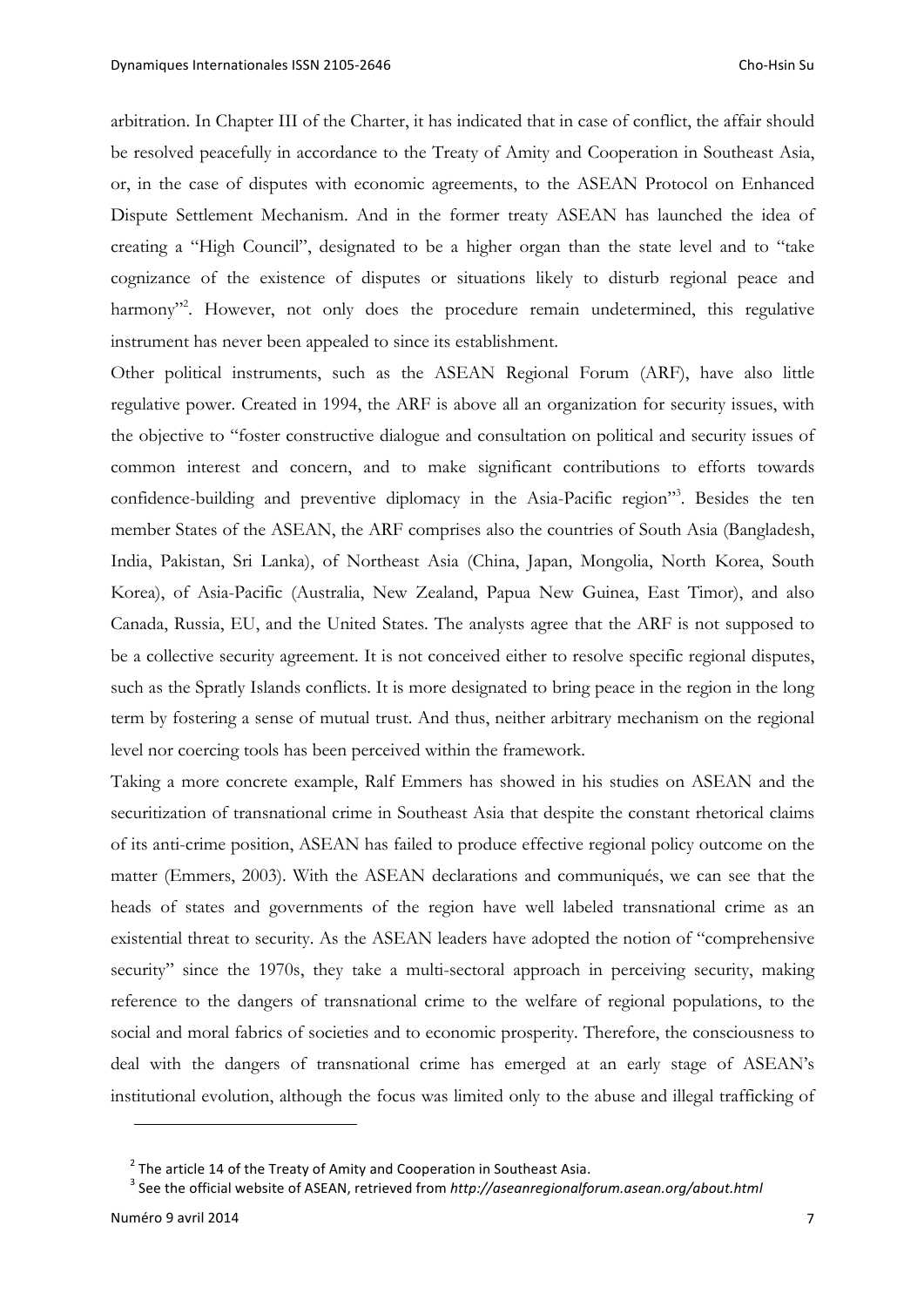drugs for the first three decades. More concretely, the question of drug trafficking was mentioned in the ASEAN Concord in 1976, calling for "Intensification of cooperation among member states as well as with the relevant international bodies in the prevention and eradication of the abuse of narcotics and the illegal trafficking of drugs"<sup>4</sup>. In the same year, the ASEAN Declaration of Principles to Combat the Abuses of Narcotics Drugs has led to the start of an institutional process against transnational crime.

Other forms of transnational crimes, such as human smuggling, money laundering, terrorism, etc., had been recognized as serious threat to regional development and stability by the mid-1990s. The 1997 ASEAN Declaration on Transnational Crime broadened and intensified regional cooperation against crime, and the elites of the region also began to express the need for strong actions. In 1999, on the occasion of the second ASEAN Ministerial Meeting on Transnational Crime, the Association adopted the Plan of Action and formed an institutional structure against transnational crime. The Senior Officials' Meeting on Transnational Crime was created with the objective to develop a work program to carry out the plan of action, including mostly work lines to enhance the exchange of information, legal coordination, law enforcement, training, institutional capacity-building and extra-regional cooperation.

However, among all these declarations and accords made by ASEAN countries, the intent for cooperation is still bigger than common policy responses. Most of the declarations are nonbinding agreements, the rhetorical proclamation seems to still be the preferred way for decisionmakers of the region than forming concrete regulative measures. Many factors should be taken into account here when reasoning the phenomenon, especially the domestic ones. The fragile domestic institutions, the corruption problems and poverty very often cause ineffective lawenforcement agencies in the countries that are supposed to combat organized crimes. Besides the domestic impediments, Emmers also points out two factors that have undermined ASEAN's collective response. First of all, the consensus model of the Association certainly limits the possibility for the member countries to establish more effective regional measures which might be imposed on state. Secondly, the resistance to institutional reforms is also observed in the Association. Due to the cardinal principle of the respect of state sovereignty, effective lawenforcement cooperation at the regional level is still not yet in view.

Numéro 9 avril 2014 **8** 

<sup>&</sup>lt;sup>4</sup> ASEAN (1976), Declaration of ASEAN Concord, Bali, Indonesia, 24 February.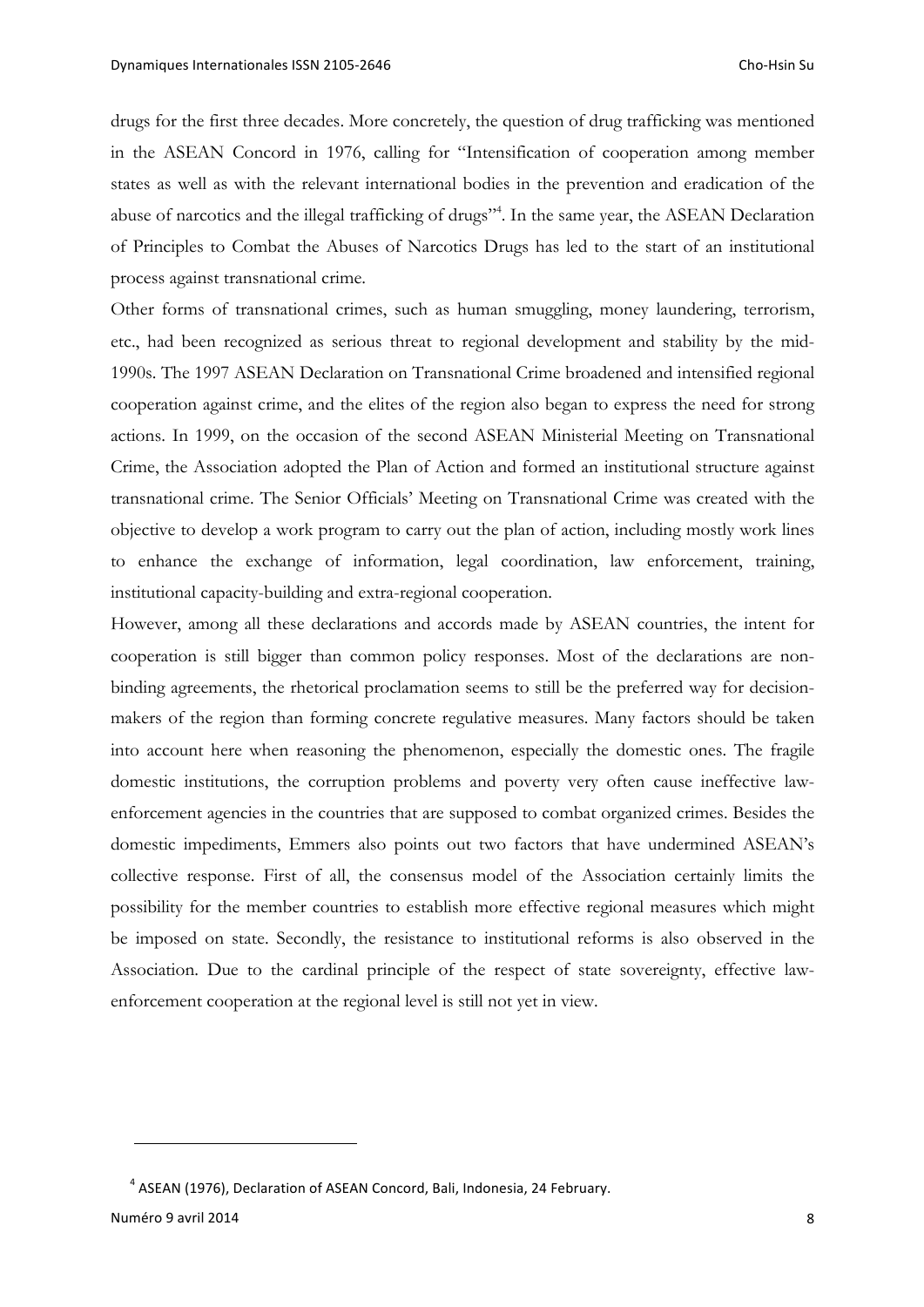## **The norms of ASEAN – the "ASEAN Way"**

The examination of the regulative pillar of the ASEAN leads us to the normative perspective of the Association. As pointed out in the last section, ever since its establishment, ASEAN has asserted the preeminent principle of the respect of state sovereignty. After decades of practices, this principle has gradually become the paradigm and an implicit way of thinking and behavior inner of the association, with the term of the "ASEAN Way". This is characterized by the accent put on the consensus, the non-interference of the internal affairs of its member states, and the voluntary execution of the regional decisions (Simon, 2008 : 285). Boisseau du Rocher thus wrote, "never the ASEAN constraints, it convinces" (Boisseau du Rocher, 1998 : 139).

Noordin Sopiee of the Malaysian Institute of Strategic and International Studies has provided an elaborate list of thirteen principles<sup>5</sup> which he claims to be the core of the "ASEAN Way", including the principle of seeking agreement and harmony, the principle of sensitivity, politeness, non-confrontation and agreeability… Other than these implicit guidelines, the ASEAN member states have also adopted formally four principles in the article 2 of the Association's Treaty of Amity and Cooperation – respect for the sovereignty and territorial integrity of all nations, noninterference in the internal affairs of one another, settlement of disputes by peaceful means, and renunciation of the threat or the use of force (Goh, 2003: 114).

Discrete diplomacy and informality are therefore important means to avoid legal procedures and public examinations (Katsumata, 2003). The decisions are basically based on informal and eliteoriented deliberations. Many believe that the "ASEAN Way" is possible because of the elitist nature of the Asian politics. Nischalke uses the term "a myth" to describe the "ASEAN Way", and he specifies that the collaboration is founded on the functionality rather than shared visions. He took the example that according to a high-ranked Malaysian diplomat, 80 % of the important decisions of the Ministry of Foreign Affairs have been made at informal meetings (Nischalke,

 $<sup>5</sup>$  The thirteen principles identified by Dr. Sopiee: 1) rejection of internal and external collective military pacts;</sup> 2) rejection of emphasis on peace through military deterrence; 3) the advocacy and practice of "true peace" measures: the building of confidence, trust, predictability, goodwill and friendship, national resilience, a rich web of productive and warm bilateral relations; 4) the principle of actively seeking and maximizing solidarity, common ground, agreement and harmony; 5) the principle of sensitivity; politeness, non-confrontation and agreeability, emphasizing "the ability to agree to disagree without being disagreeable"; 6) the principle of decision making by consensus; 7) the principle of mutual caring; 8) the principle of respect for territorial integrity; 9) the principle of non-intervention in domestic affairs; 10) preference for quiet diplomacy and aversion to excessive public washing of dirty linen and diplomacy through the media and mass mobilization; 11) the principle of pragmatism; 12) the preference for content rather than form, substance rather than process, non-addiction to Cartesian approaches and to legalism; 13) the principle of egalitarianism. See, Sopiee N., "ASEAN Towards 2020: Strategic Goals and Critical Pathways", paper presented to the Second ASEAN Congress, Kuala Lumpur, 20-23 July, 1997.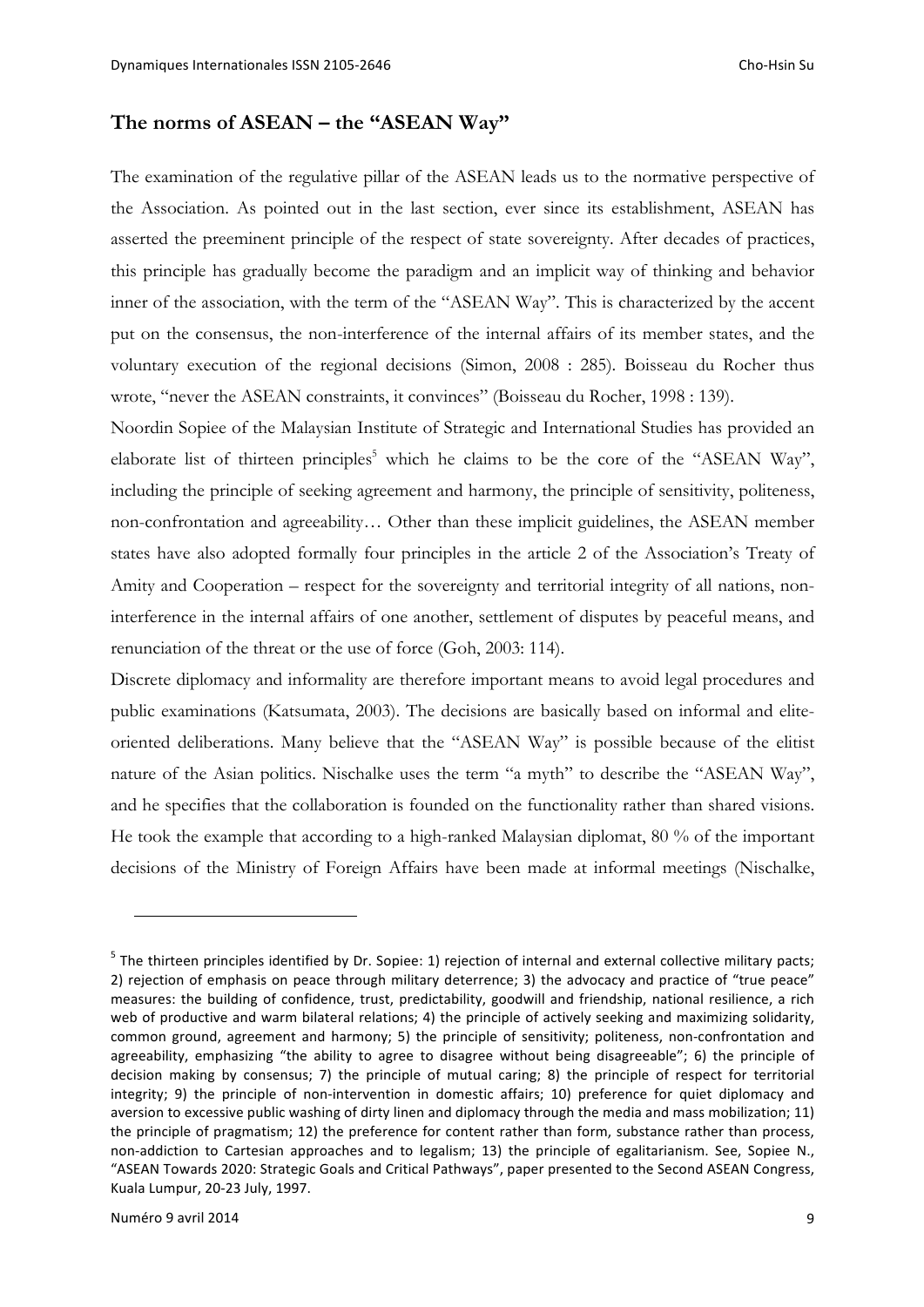2000). Nikolas Busse observed that even after the process of decolonization at the second half of the twentieth century, most of the states in the region are still ruled by small elite circles operating on the basis of patronage networks (Busse, 1999: 48). Goh thus remarked the political norm in Southeast Asia as personalistic, informal and non-contractual, and that the legalistic systemization of the Western politics, like the Roman law, has never appeared in Southeast Asia (Goh, 2003). A series of politics transformation could be detected since the establishment of the ASEAN, nevertheless, the principle of non-interference remains preeminent in the community. We have seen that at the turn of the century, this norm has faced great challenge with the situational change of the international relations – the diverse regional frames and several new transnational issues emerged since the 1990s such as the human rights violations or the fight against terrorism that acquire a closer cooperation of the countries in the region and a rapprochement of juristic systems and other mechanisms of law enforcement, all points to diminishing the absolute respect of state sovereignty. An evolution of the community culture could be expected in the coming decade, but still, the "ASEAN Way" is prevailing in the political rhetoric in the region.

#### **The cultural-cognitive dimension of ASEAN**

Coming to the most abstract dimension of institutions, we are now going to examine the culturalcognitive pillar of the ASEAN. Many believe that the Southeast Asian region was grouped out of pure economic and political calculations, however, scholars have noted that at the dawn of the creation of the ASEAN, the leaders of the region had actually, vaguely, the concept of shared values and culture and of one collective identity in Southeast Asia in their mind. The proponents of the Association of Southeast Asia (ASA), a regional establishment earlier than the ASEAN, saw themselves not only as Southeast Asian, but also as part of an Asian cultural, political, and economic context (Narine, 1997). Rhetorical proclamation could be found in political discourses at the time, for example, Thai Foreign Minister and key architect of ASA, Thanat Khoman, had declared that ASA was rooted in "Asian culture and traditions" (Goh, 2003: 113).

What are the common cultural traits we can discern among the people in Southeast Asia? If we look into the Southeast Asian region, we could actually perceive some substantial cultural ties that link the peoples in the region besides the dense economic web. First of all, the Buddhism and Islamism have constructed substantial mental and religious connections among the Buddhists and Muslims in the region. As the largest religion in Southeast Asia, Islamists comprise about 40 % of

<sup>&</sup>lt;sup>6</sup> Association of Southeast Asia, Report of the Special Session of Foreign Ministers of ASA (Kuala Lumpur/Cameron Highlands/Federation of Malaya, April 1962), Annex B, p. 27-28, *in* Acharya A., The Quest for *Identity: International Relations of Southeast Asia, Oxford : Oxford University Press, 2000, p. 81.*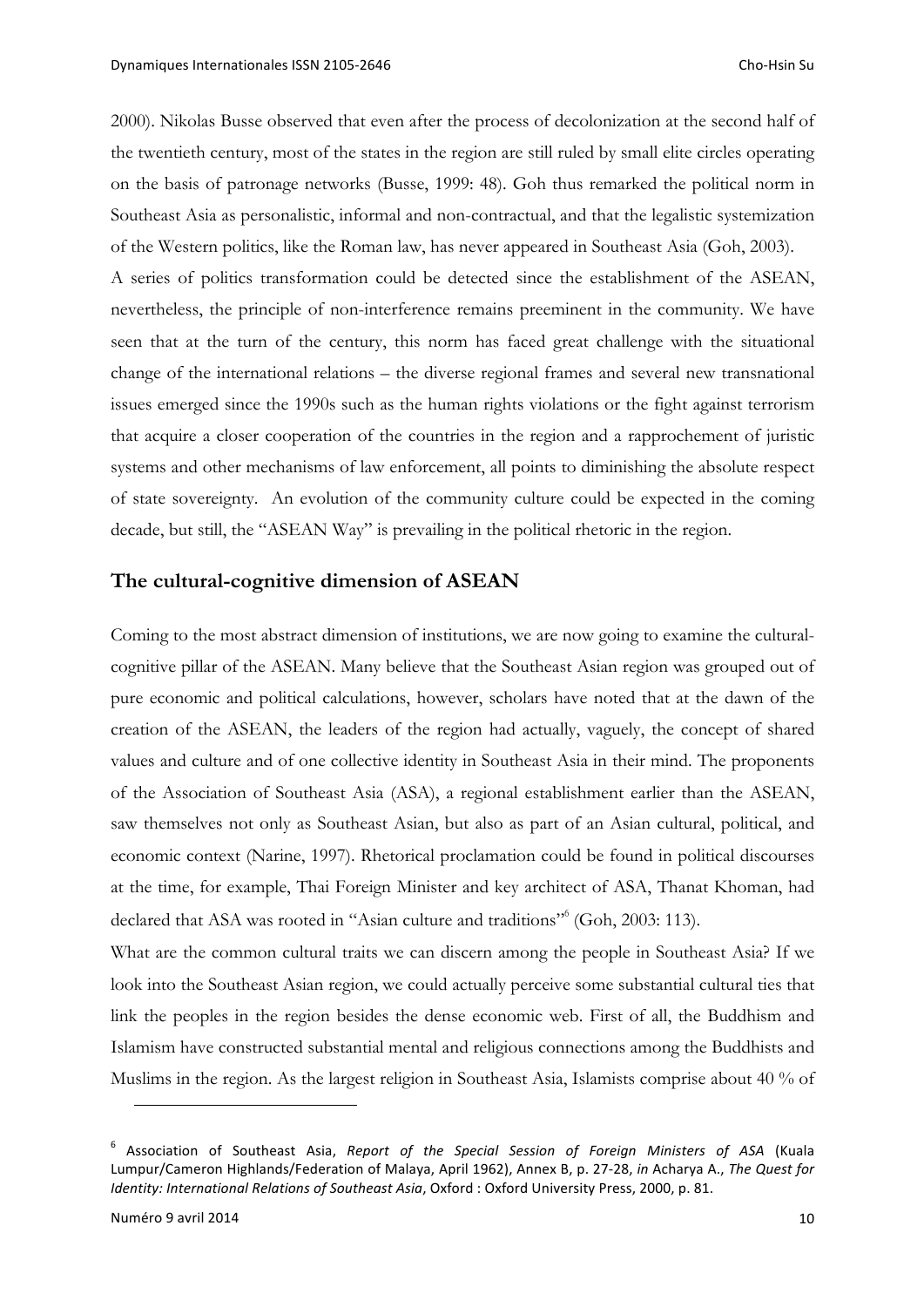the entire population in the region. There was even a circulated speech that advocated an Islamic State, which appeared to be an imaginary place created by mutual fantasies. Buddhism is relatively loosely organized, as the second most practiced religion in Southeast Asia, it counts for around 35 % of the population. Besides, the overseas Chinese exiled for centuries in the region have not only created a strong network but also maintained sentimental and material bonds between them (Bolt, 2000; Zheng, 1999). This kind of special relationship inner in the Chinese culture has brought along supports, information, credits, and a sense of belonging in the Chinese ethnic group across the region, many studies show that this feature the vital motor of economic integration in Southeast Asia. As for the more recent development, it is well noted that since 1990s, the state borders have been penetrated little by little in the sphere of pop culture. With the development of a pan-Asia cosmopolitanism, we have witnessed a cultural transmutation in Southeast Asia that actually forms a pan-Asian, middle-class way of life.

As a matter of fact, a collective regional consciousness waits to be awaken by political leaders. According to Katzenstein, the regional identities in Southeast Asia are rather complementing than replacing the generally stronger national, sub-national, or local identities. He has also noted that in Southeast Asia, the cultural and civilization substance of the regional identity is less important than a combination of universal and local referents that is widely developed by political elites for clear political ends (Katzenstein, 2005: 76). Before everything else, the process of this consciousness revelation in Southeast Asia is about a negative identification. It was not until the  $19<sup>th</sup>$  century when the European imperialism arrived in Asia that a sense of regional solidarity could have emerged by the encounter with the West. It was during the first congress of the League Against Imperialism in Brussels in 1927 where we can perceive the first Sino-Indian expression of a Asian solidarity. More recently, the Asian civilization discourse has been retaken by several politicians, in particular former President of Philippines Fidel Ramos and former Prime Minister of Singapore Lee Kuan Yew. With their usage of term always very vague, the "Asian values" begin to be addressed as the base of one Asian identity (Hoon, 2004). And yet, if we examine more closely these values we can conceive that they are actually built up upon a cultural relativism. In other words, they are only comprehensible with others' existence, and in this case, the West.

Furthermore, in reaction with the international conjuncture, the dialogues with its partners on the international stage, either individual countries or regional institutions, its own identity as a unified region is more and more enhanced in this process of social interaction (Smith, 2007). The first ministerial conference between ASEAN and the European community of twelve in 1978 has often been referred to as the beginning of the inter-regional dialogue (Regelsberger, 1990: 5). The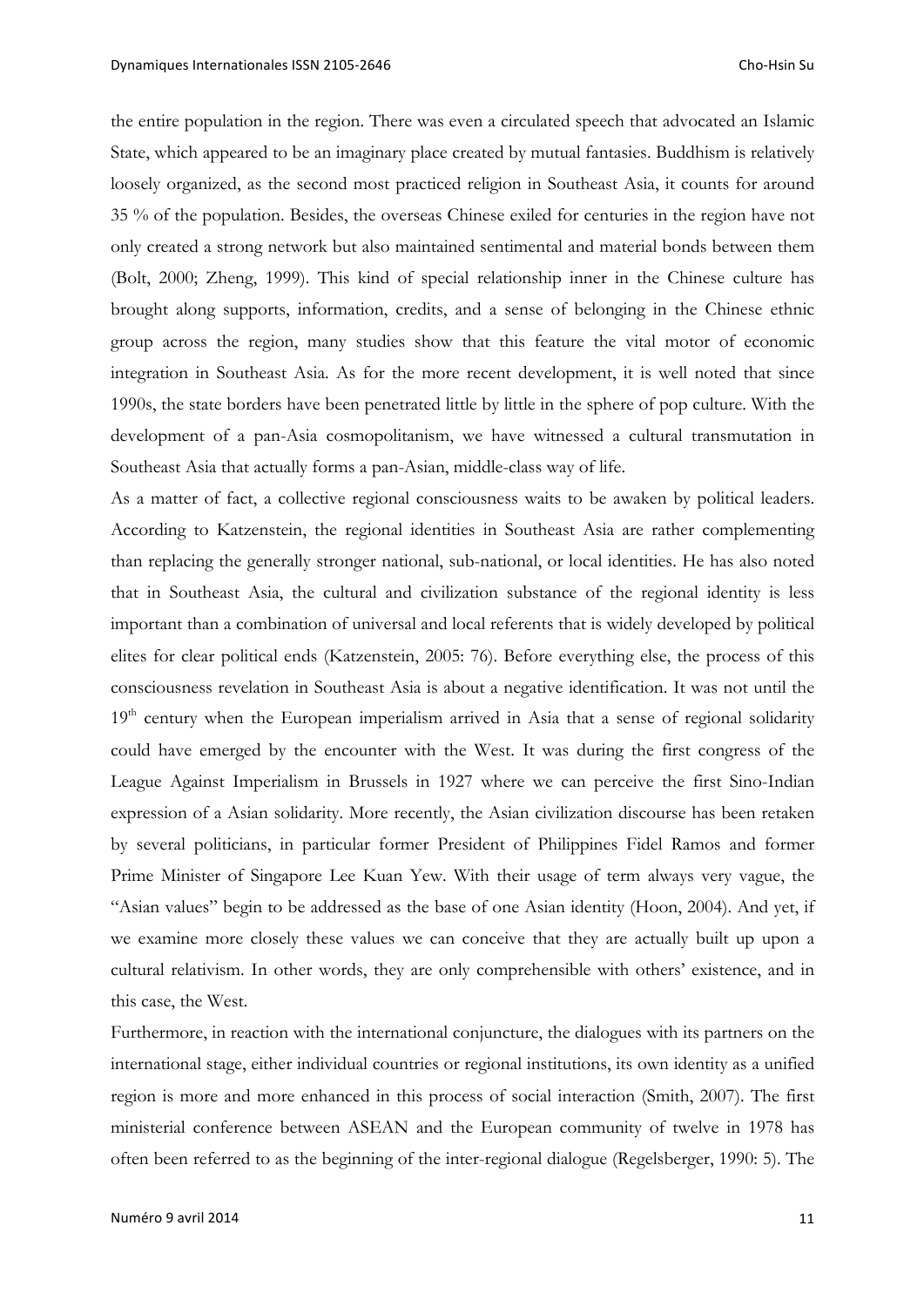interregionalism between the two blocks has officially come into force in 1996 with the establishment of Asia-Europe Meeting (ASEM). Julie Gilson even argues that one of the most important reasons that the Southeast Asian regional autonomy has been able to work on its own is because of the acceptation by the EU as a region (Preston and Gilson, 2002). Consequently, ASEM has served as a platform for auto-identification of the Southeast Asian region, by providing a functional structure and a cognitive background for new forms of collective behaviors.

## **The Unique Physiognomy of the Southeast Asian Integration**

As elaborated earlier, while we examine the institutions with the three-pillar framework of Richard Scott, empirically, in most institutional forms, it is not one singular pillar at work but the varying combinations of the three. This is well affirmed by the ASEAN case. By our previous analysis, we can sum up with one unique physiognomy of the Association with an institutionalized body comprised of little real regulative power, a strong normative system that sets the actual guidelines for members to act upon, and a rather weak cultural-cognitive element unifying the members conceptually. Even though the Southeast Asian leaders have been making efforts on intensifying the strength of institutionalization for both the regulative and culturalcognitive pillars, nowadays, the effects are still limited, and the normative force is still sweeping through every decision-making of the institution.

This could also partly explain one of the most interesting features of the integration phenomenon in the region, that is, the discordance between the social reality and the political construction. Philippe Hugon has called it "a non-overlapping of the institutionalized space and the economic integration space" (Hugon, 2002: 21). Some scholars thus tackle the Southeast Asian integration with its two fronts – the regionalization *de facto* and the regionalism *de jure* (Dent, 2004). The former refers to a social process which could be developed with the embodiment of political projects, but could also occur independently from the politics. The latter, on the other hand, emphasizes on the institutional designs, with programs and ideologies, that aim at transform a geographical space into a regional political space.

Concerning the regionalization, the most manifest domain of the movement in Southeast Asia is beyond all doubt the domain of economics. The regional economic development in the 1980s and 1990s, mostly spurred by foreign direct investment (FDI) from Japan, South Korea, Taiwan, and the overseas Chinese, has changed fundamentally the physiognomy of Southeast Asia. It is recognized that in Southeast Asia, "the economic integration is not driven by the states, but by the regional business communities which work in a more informal ways" (Dieckhoff and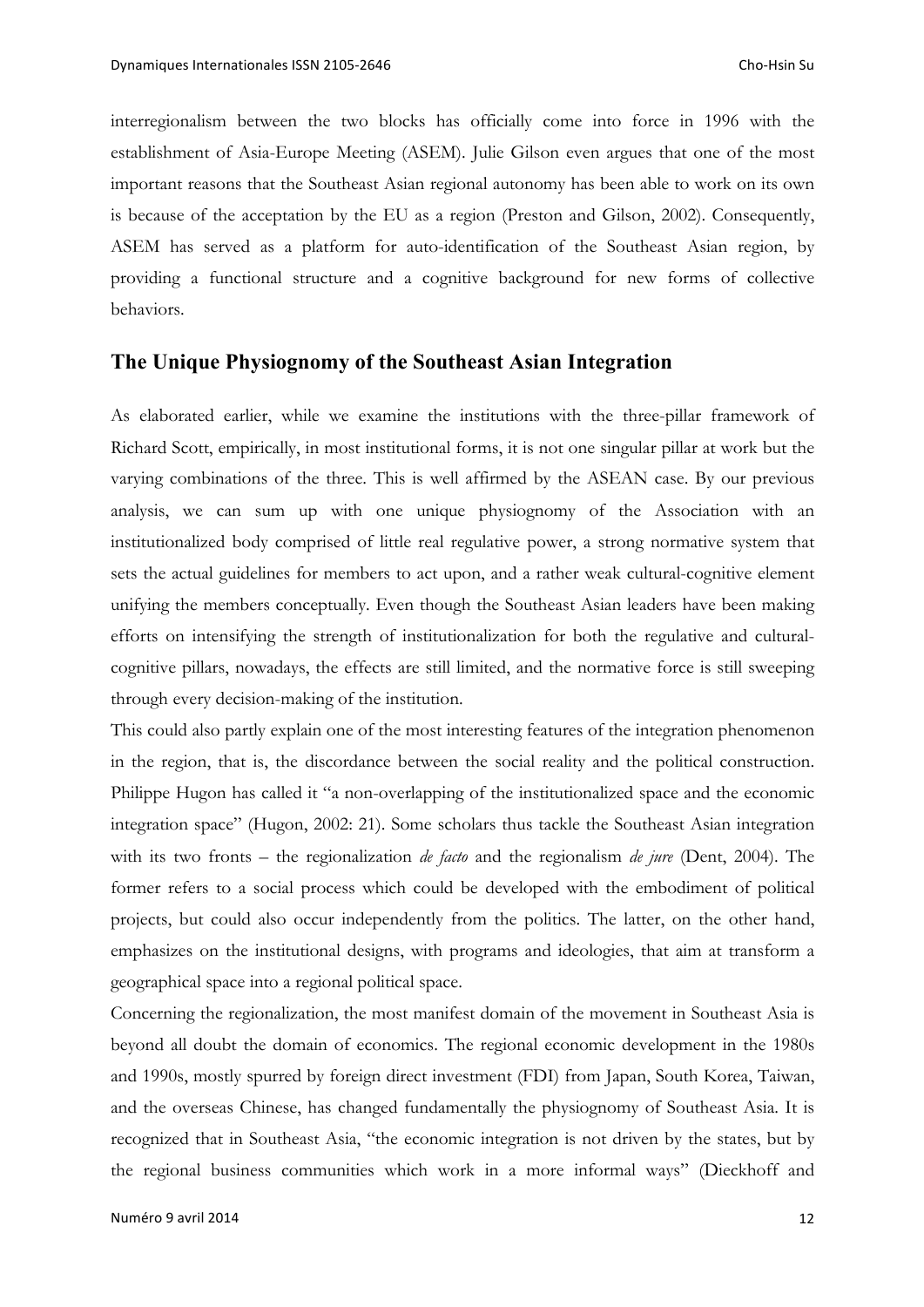Jaffrelot, 2004). Besides the trade activities that can be dated for a long time in the region, the ample economic exchanges begin mainly in 1986. From 1986-1989, the exportation inside of the region has had a growth of 23 %, which counted for nearly 39 % of the total exportation of the region. On the other hand, the transnational investments inside of the region have reached 60 % of the total FDI since 1989 (Huang, 2005). The economic development has thus served as the social foundation for new types of national politics, emerging consumer markets, and regionalism-oriented market. This trend has also given birth to new urban middle class everywhere in the region, who constitutes the main driving motor of the Southeast Asian regional construction (Katzenstein and Shiraishi, 2006). The growing importance of the natural economic territories (NETS) is also one of the determined characteristics of the Southeast Asian regionalism (Katzenstein, 2000). Driven by the private investment, facilitated by the common cultural practices, and supported by the government policies that eliminate barriers, the NETS form a patchwork of smaller sub-regional groups that covers the territories of several countries. Compared to North-east Asia, the sub-regional cooperation in Southeast Asia has received more government assistance. The growth triangle linking Indonesia, Malaysia, and Singapore is one of the oldest sub-region that assembles the resources of Riau Islands (Indonesia), peninsula of Johor (Malaysia), and Singapore. Targeting on the market and helped by state governments, these subregional arrangements are informal and marked by weak institutionalization. In Southeast Asia, the sub-regions are a key figure for the diffusion of the production chains between countries. They establish indispensable networks that intersect in the Southeast Asian region.

As for the political construction in the Southeast Asia, by all means, ASEAN plays the most eminent role. And yet, this regional integration *de jure* is not in accord with the feverish regionalization since the past three decades. With the analysis of this study, we could understand that not only the three pillars of ASEAN are not aligned, they are misaligned in a way that the regulative instruments are weak in establishing regional authority, while the normative pillar affirms the stand of respect for state sovereignty and the cultural-cognitive pillar is formed outside of the ASEAN framework by differing sub-regional communities.

Generally, with the composition of the ASEAN Charter in 2007 and the establishment of the three ASEAN communities in 2015, the regular pillar of the ASEAN is going towards a supranationalism direction, while the normative pillar always clings firmly to the intergovernmentalism and the cultural-cognitive pillar built upon several sub-regional groupings. The three are not equal in force, and neither are they supporting one another.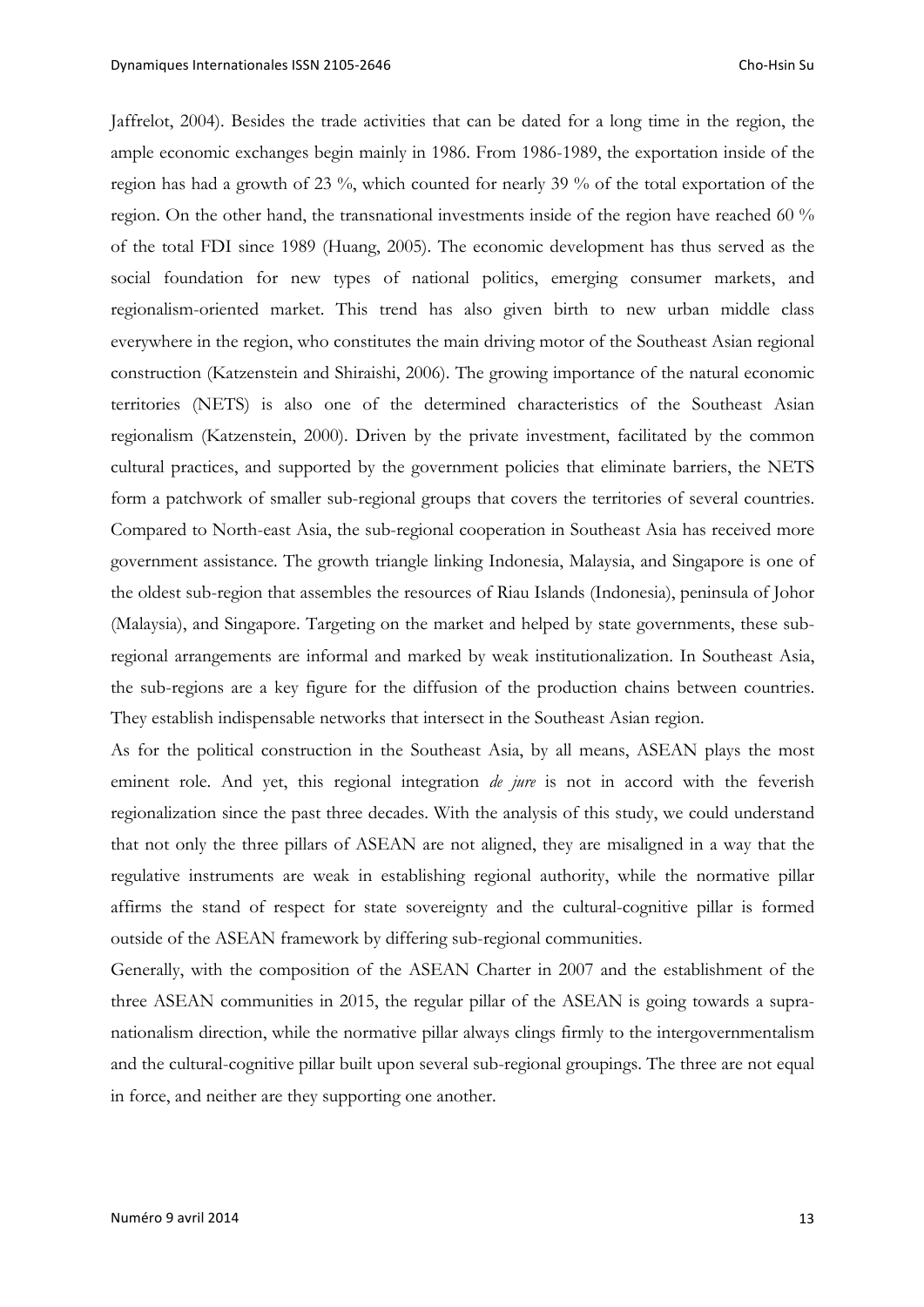The institutional space created by ASEAN therefore demonstrates a curious physiognomy and is in an unstable social order. Scholars believe that such situations exhibit both confusion and conflict, which might result in institutional change (Scott, 2008; Caronna, 2004; Hoffman, 1997).

### **Conclusion**

 $\overline{a}$ 

After nearly five decades of formation, ASEAN has worked into the leading feature of the regional integration in not only the Southeast Asian region, but in the whole East Asia. Many of the East Asian regional projects proposed today are constructed on the ASEAN basis, such as the ASEAN+1, ASEAN+3 or the ASEAN+6. Notably with the arrival of the ASEAN Charter in 2007, a basic institutional framework resembling the EU has been put in place. And yet, the international society still casts doubt on the "regionness" of the Association, and the Association has been criticized constantly for its lack of actual effects in constraining the member states and in having real influence in regional affairs. What the region-building has reflected in Southeast Asia is indeed a complex physiognomy with varying and incoherent political, economic, and cultural spaces.

The political leaders of the region have been more and more conscious of the importance of the region-building in Southeast Asia especially since 1990s; however, these efforts made have not resulted in the creation of one region in a unified sense. In spite of the interwoven economic and social connections, the political vocation for integration more and more emphatic, and the proregionalism international environment, a collective identity in Southeast Asia is still out of sight. The questions are raised: in what way the new political economy can be extended to the dimension of regional governance? What possible identification can be generated between the people who have animosity towards each other deeply rooted in the history but also have sociocultural traits in common?

With the study of this article, we approach the questions with an institutional aspect and argue that the institution should not be contemplated merely as rule-based instrument but with three sets of systems combining altogether. In the case of regional integration, when the three pillars are aligning with one another, the combined force could be formidable as demonstrated by the EU, which has successfully created a new form of political entity. However, in ASEAN, despite the more and more mature organizational body developed by the states of the region, they have never forged aptly a common regional culture and therefore, no consensus has yet been reached on the cultural-cognitive dimension of the ASEAN as in the European Union<sup>7</sup>. Different from

Numéro 9 avril 2014 **14**  $^7$  During the drafting of the constitutional treaty of the EU, Valérie Giscard d'Estaing, former French President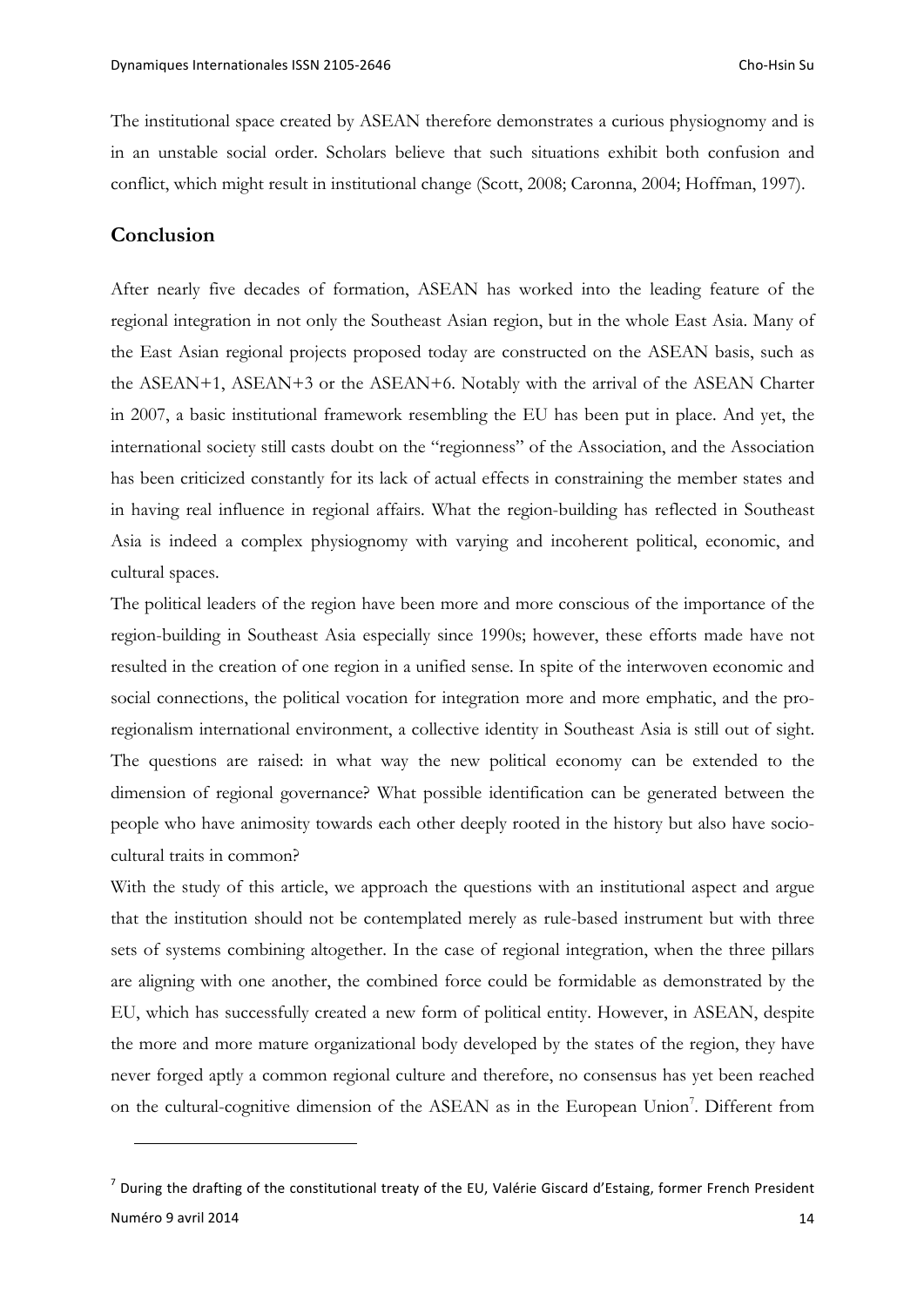the European experience, the skepticism was not the only obstacle in the regional construction in Southest Asia. In this part of the world, strong dividing forces for the integration exist both inside and outside of the region (Webber, 2008). On the inside, the most prominent obstacle for generating a collective identity lies in the huge heterogeneity between the countries in the region. Besides the limit of lack of regionalist experience in the history and the geographical fragmentation that do not favor for integration, the cultural and political diversions in the region constitute discrepancy even more striking (Liow and Emmers, 2006). As noted by Sung-Hoon Park and Heungchong Kim, the opportunities for creating a financial integration in Southeast Asia have been hindered by the huge gap in development between the countries in the region (Park and Kim, 2008). The Southeast Asian countries feature a great diversity in term of size and economy, and also their stage of development. There is not only a great difference between the capitalist and socialist system, but also the differences between the political regimes of constitutional monarchy, parliamentary democracy and popular democracy. On the economic system, there exists socialist or capitalist market economy. The diversity in the domain of ethnicity, religion, culture, and language is also striking (Yang, 2005: 89). Not to mention that something close to a common citizenship could not be pictured since the political system in each country also varies greatly.

On the outside, we can perceive that it is still the logic of *realpolitik* that prevails in the region and that countries are always playing the game of balance of power, only that this relation is now measured in the conceptual sphere. The way that actors interact to influence each other is no longer exclusively by the logic of military or economic forces. They now seek to create a norm that would comprise a determined political space and a series of codes of conduct inside of this space. Eventually, they would seek to contractualize this norm as a system of meaning. This is considered as particularly powerful in our days because it is supposed to be able to act upon the thinking and the behavior of the individuals who would identify themselves with this certain kind of norm and comply with this norm without the presence threats or incentives. In other words, the reason why great powers compete with each other for implementing their norms is to justify the sustainability of their domination in the long run.

and the chairman of the constitutional convention, has worked on adding explicit reference to Europe's Christian heritage in the preamble. Even though the idea was not accepted and the constitutional treaty was rejected, the conception that EU is a community of values has been well recognized. Other than the Christianity, President Giscard d'Estaing also explicitly referred to the continent's Greco-Roman and Enlightenment heritage as EU's common cultural identity.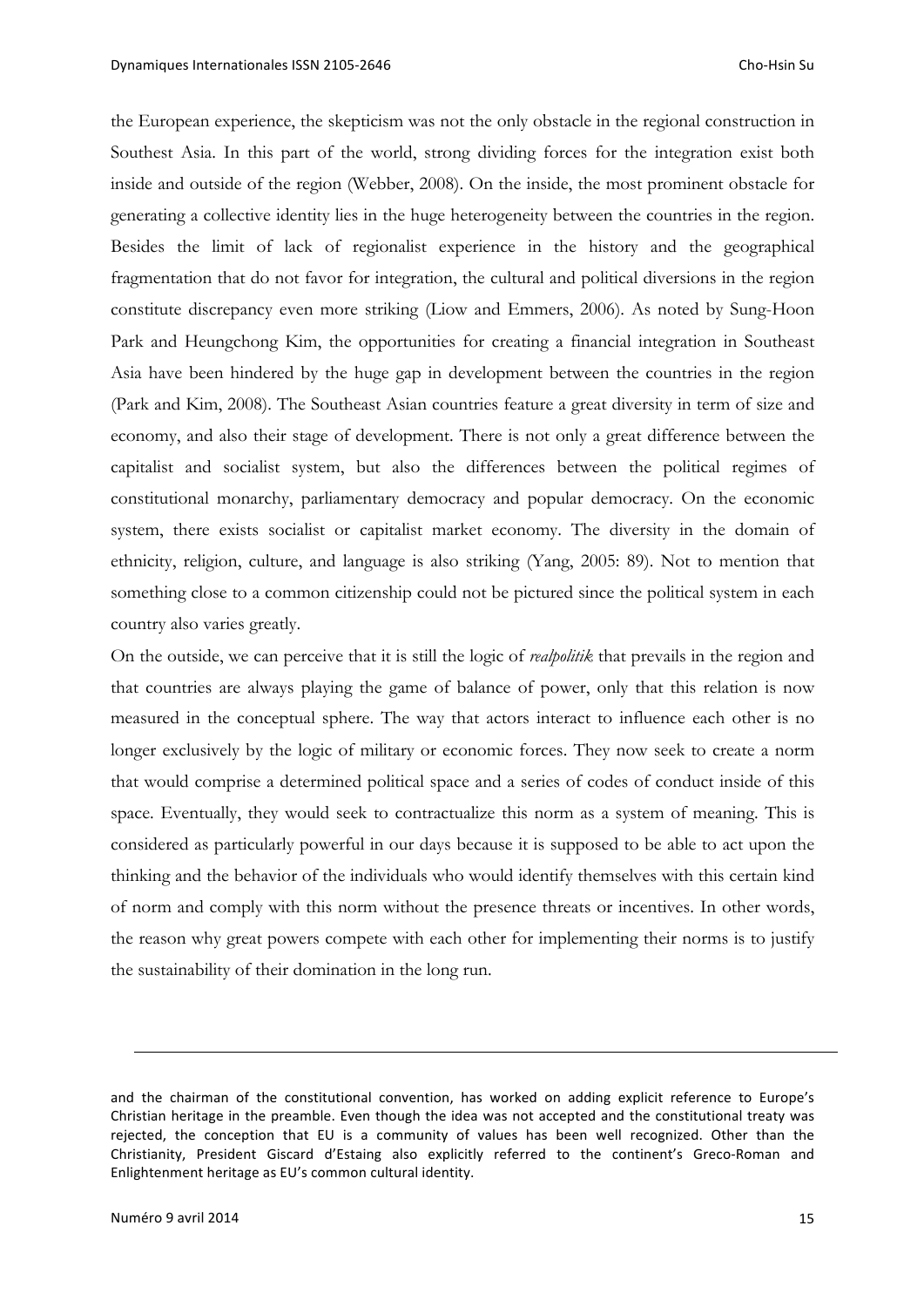Therefore, in East Asia, all political frameworks, such as ASEAN, ASEAN+3, ASEAN+6, Asia-Pacific, etc., are proposed by great powers today, mainly the United States, EU, China and Japan. The specific dynamics inside of the Southeast Asian region and the regional political scheme are yet to be discovered. What we could retrieve from this study is an understanding of ASEAN with the three constituting pillars of its institution. The result of the analysis exhibits a misalignment of the three pillars, which hinders the Association from going into the direction of regional integration and remains on the level of states cooperation. A new political community has been pictured and launched in Southeast Asia; however, the leaders in the region might need to work more on the cultural-cognitive dimension of the Southeast Asian institution, and also on creating a new regional norm promoting community values over the "ASEAN Way". The region-building by the ASEAN bureaucrats do not necessarily mean the regional governments' determinations in the same pace, nor a collective identity formed in the same direction among the citizens in the region. The author believes that the region-building in Southeast Asia would stand on a more solid ground when the governments of the region could talk on more plain terms about their common goal for the region in the long run, and when one Southeast Asian community could be imagined collectively by the people of the region.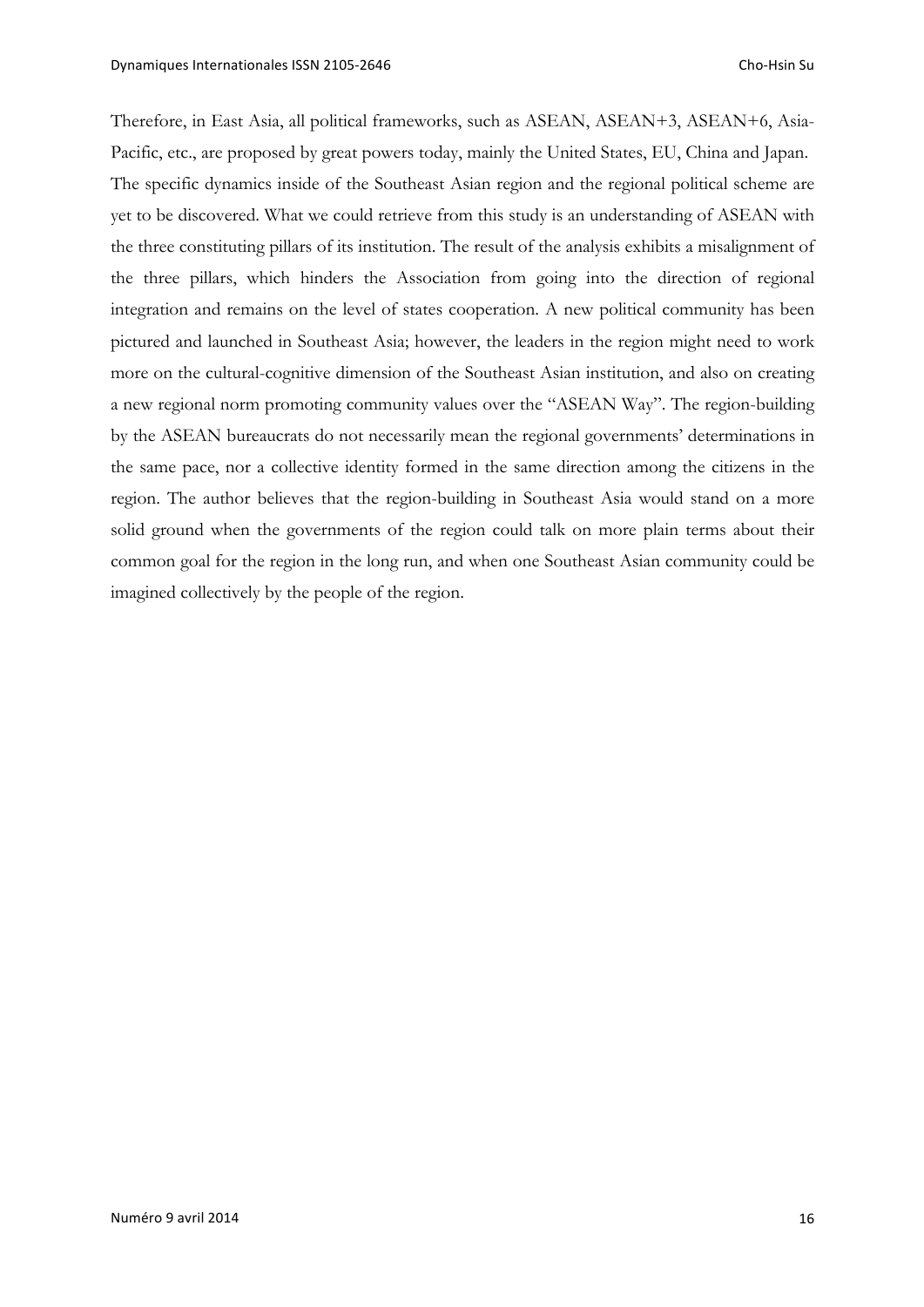## **References**

ACHARYA A., "*Foundations of Collective Action in Asia: Theory and Practice of Regional Cooperation"*, Asian Development Bank Institute, February 2012.

ACHARYA A., *The Quest for Identity: International Relations of Southeast Asia*, Oxford University Press, 2000.

BOLT P.J., *China and Southeast Asia's Ethnic Chinese. State and Diaspora in Contemporary Asia*, Praeger, 2000.

BOISSEAU DU ROCHER S., *L'ASEAN et la construction régionale en Asie du Sud-Est*, Paris: L'Harmattan, 1998.

BUZAN B. and ALBERT M., "Differentiation: A Sociological Approach to International Relations Theory", *European Journal of International Relations*, Vol. 16(3), 2010, pp. 315-337.

CARONNA C.A., "The Misalignment of institutional "pillars": Consequences for the U.S. Health Field", *Journal of Health and Social Behavior*, Vol. 45, 2004, pp. 45-58.

DENT C., « Régionalisme et régionalisation à travers le prisme de l'aire saharo-sahélienne », in MARFAING L. et WIPPEL S. (dir.), *Les relations transsahariennes à l'époque contemporaine : un espace en constante mutation*, Paris, Karthala, 2004.

DIECKHOFF A. et JAFFRELOT C., « La résilience du nationalisme face aux régionalismes et à la mondialisation », *Critique internationale*, 23, 2004, pp. 125-139.

DiMAGGIO P.J. and POWELL W.W. (eds.), *The New Institutionalism in Organizational Analysis*, Chicago: University of Chicago Press, 1991.

EMMERS R., "ASEAN and the Securitization of Transnational Crime in Southeast Asia", *The Pacific Review*, Vol. 16(3), 2003, pp. 419-438.

FIGUIÈRE C. et GUILHOT L., « Vers une typologie des « processus » régionaux. Le cas de l'Asie orientale », *Tiers Monde*, 192, 2007, pp. 895-917.

GEERTZ C., *The Interpretation of Cultures*, New York: Basic Books, 1973.

GOH G., "The "ASEAN Way". Non-intervention and ASEAN's Role in Conflict Management", *Stanford Journal of East Asian Affairs*, Vol. 3(1), 2003, pp. 113-118.

HEMMER C. and KATZENSTEIN P.J., "Why Is There No NATO in Asia? Collective Identity, Regionalism, and the Origins of Multilateralism", *International Organization*, Vol. 56(3), 2002, pp. 575-607.

HOFFMAN A.W., *From Heresy to Dogma: An Institutional History of Corporate Environmentalism*, San Francisco: New Lexington Press, 1997.

HOON C.Y., "Revising the "Asian Values" Argument Used by Asian Political Leaders and Its Validity", *Indonesian Quarterly*, Vol. 32(2), 2004, pp. 154-174.

Numéro 9 avril 2014 **17**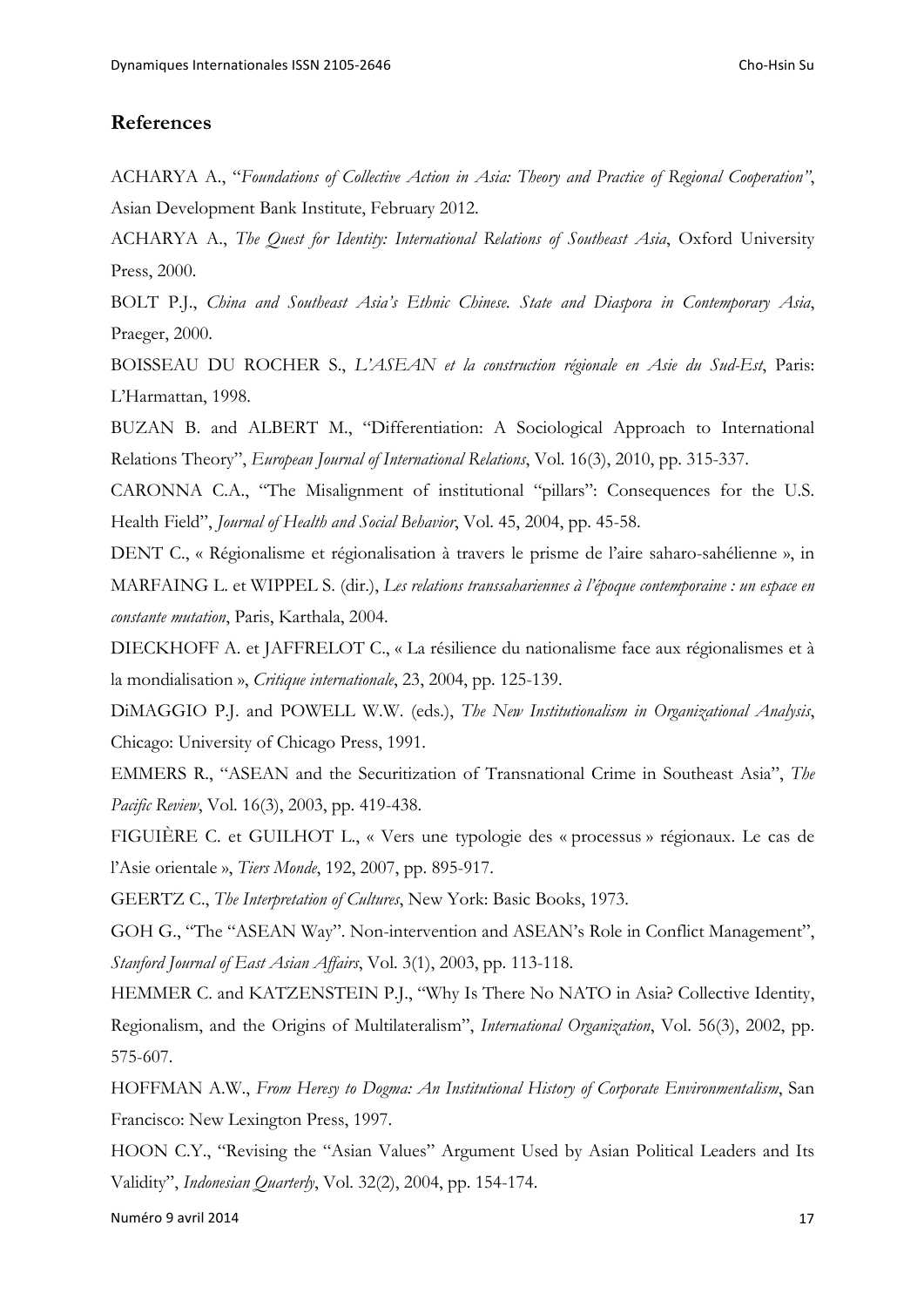HUANG P.E., "*The Study of Spatial Networking and Interaction in East Asia Cities"*, Doctoral Thesis, National University of Taipei, 2005.

HUGON P., « Les économies en développement au regard des théories de la régionalisation », *Tiers Monde*, Vol. 43, 169, 2002, pp. 9-25.

KATZENSTEIN P.J. and SHIRAISHI T. (eds.), *Beyond Japan: The Dynamics of East Asian Regionalism*, Cornell University Press, 2006.

KATZENSTEIN P.J., *A World of Regions. Asia and Europe in American Imperium*, Cornell University Press, 2005.

KATZENSTEIN P.J. *et al*., *Asian Regionalism*, Cornell University Press, 2000.

KATSUMATA H., "Reconstruction of Diplomatic Norms in Southeast Asia: The Case for Strict Adherence to the "ASEAN Way"", *Contemporary Southeast Asia*, Vol. 25(1), 2003, pp. 104-121.

LIOW J.C. and EMMERS R. (eds.), *Order and Security in Southeast Asia. Essays in Memory of Michael Leifer*, Routledge, 2006.

MARCH J.G. and OLSEN J.P., *Rediscovering Institutions: The Organizational Basis of Politics*, New York: The Free Press, 1989.

MATTLI W., "Ernst Haas's Evolving Thinking on Comparative Regional Integration: Of Virtues and Infelicities", *Journal of European Public Policy*, Vol. 12(2), 2005, pp. 327-347.

MC DOUGALL D., "The (In)effectiveness of Security Regionalism: Comparing ASEAN and the Pacific Islands Forum", *in* DIETER H. (ed.), *The Evolution of Regionalism in East Asia. Economic and Security Issues*, Routledge, 2008.

MEYER, J.W. and SCOTT R. (eds.), *Institutional Environments and Organizations: Structural Complexity and Individualism*, Sage, 1994.

NARINE S., "ASEAN and the ARF: The Limits of the "ASEAN Way"", *Asian Survey*, Vol. 37(10), 1997, pp. 961-978.

NESADURAI H.E.S., "ASEAN's Post-Financial Crisis Regional Initiatives: Economic Integration and Financial Cooperation", *in* AUFFRAY D. et GUILLERM A. (dir..), *L'ASEAN+3 (Chine, Japon, Corée du Sud) : un espace en voie d'intégration en Asie de l'Est ?*, Paris, Centre Interdisciplinaire de Recherches sur la Paix et d'Études Stratégiques, 2005.

NIKOLAS B., "Constructivism and Southeast Asian Security", *The Pacific Review*, Vol. 12(1), 1999, pp. 39-60.

NISCHALKE T.I., "Insights from ASEAN's Foreign Policy Cooperation: The "ASEAN Way", a Real Spirit or a Phantom?", *Contemporary Southeast Asia*, Vol. 22(1), 2000, pp. 89-112.

NORTH D., *Institutions, Institutional Change, and Economic Performance*, Cambridge: Cambridge University Press, 1990.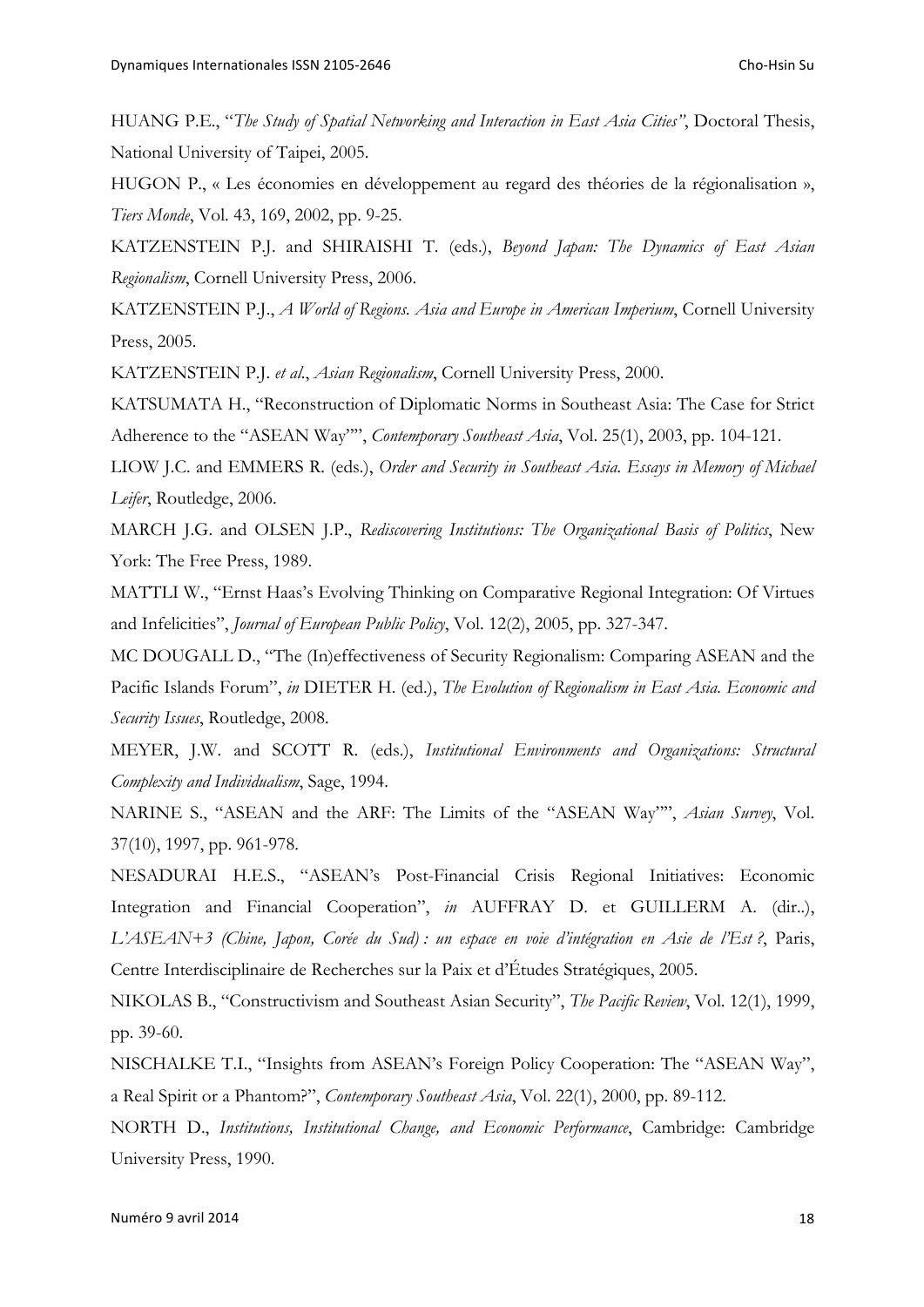PARK S.-H. and KIM H., "The Process of European Monetary Integration and Its Implication for East Asia", *in* SEIDELMANN R. and VASILACHE A. (eds.), *European Union and Asia. A Dialogue on Regionalism and International Cooperation*, Baden Baden: Nomos Publishing, 2008.

PETITEVILLE P., « Les processus d'intégration régionale, vecteurs de structuration du système international ? », *Études internationales*, Vol. 28(3), 1997.

PISANI-FERRY J., *Le réveil des démons. La crise de l'euro et comment nous en sortir*, Paris, Fayard, 2011.

PONJAERT F., "Cross-Regional Dynamics: Their Specific Role and Contribution to Global Governance Efforts within the International System", *in* SEIDELMANN R. and VASILACHE A. (eds.), *European Union and Asia. A Dialogue on Regionalism and International Cooperation*, Baden Baden: Nomos Publishing, 2008.

PRESTON P.W. and Gilson J. (eds.), *The European Union and East Asia: Interregional Linkages in a Changing Global System*, Edward Elgar Publishing, 2002.

REGELSBERGER E., "Concepts and Instruments: The Dialogue of the EC/Twelve with Other Regional Groups. A New European Identity?", *in* EDWARDS G. and REGELSBERGER E. (eds.), *Europe's Global Links. The European Community and Inter-Regional Cooperation*, London: Pinter, 2008.

RÜLAND J., "Southeast Asian Regionalism and Global Governance: "Multilateral Utility" or "Hedging Utility"?", *Contemporary Southeast Asian Studies: A Journal of International and Strategic Affairs*, Vol. 33(1), 2011, pp. 83-112.

SABOURIN P., *L'État nation face aux Europes*, Paris: PUF, 1994.

SCOTT R., *Institutions and Organizations. Ideas and Interests*, 3<sup>rd</sup> Ed., Sage, 2008.

SEIDELMANN R. and VASILACHE A. (eds.), *European Union and Asia. A Dialogue on Regionalism and International Cooperation*, Baden Baden, Nomos Publishing, 2008.

SIMON S., "ASEAN and Multilateralism: The Long, Bumpy Road to Community", *Contemporary Southeast Asia*, Vol. 30(2), 2008, pp. 264-292.

SMITH, M.L.R., "Constructing Communities: The Curious Case of East Asian Regionalism?", *Review of International Studies*, Vol. 33(1), 2007, pp. 165-186.

STRANG D. and SINE W.D., "Interorganizational Institutions", *in* BAUM J.A.C. (ed.), *The Blackwell Companion to Organizations*, Oxford: Blackwell, 2002.

WEBBER D., "Trade and Security in East Asia: Political (non) Integration in An Insecure Region", *in* DIETER H. (ed.), *The Evolution of Regionalism in East Asia. Economic and Security Issues*, Routledge, 2008.